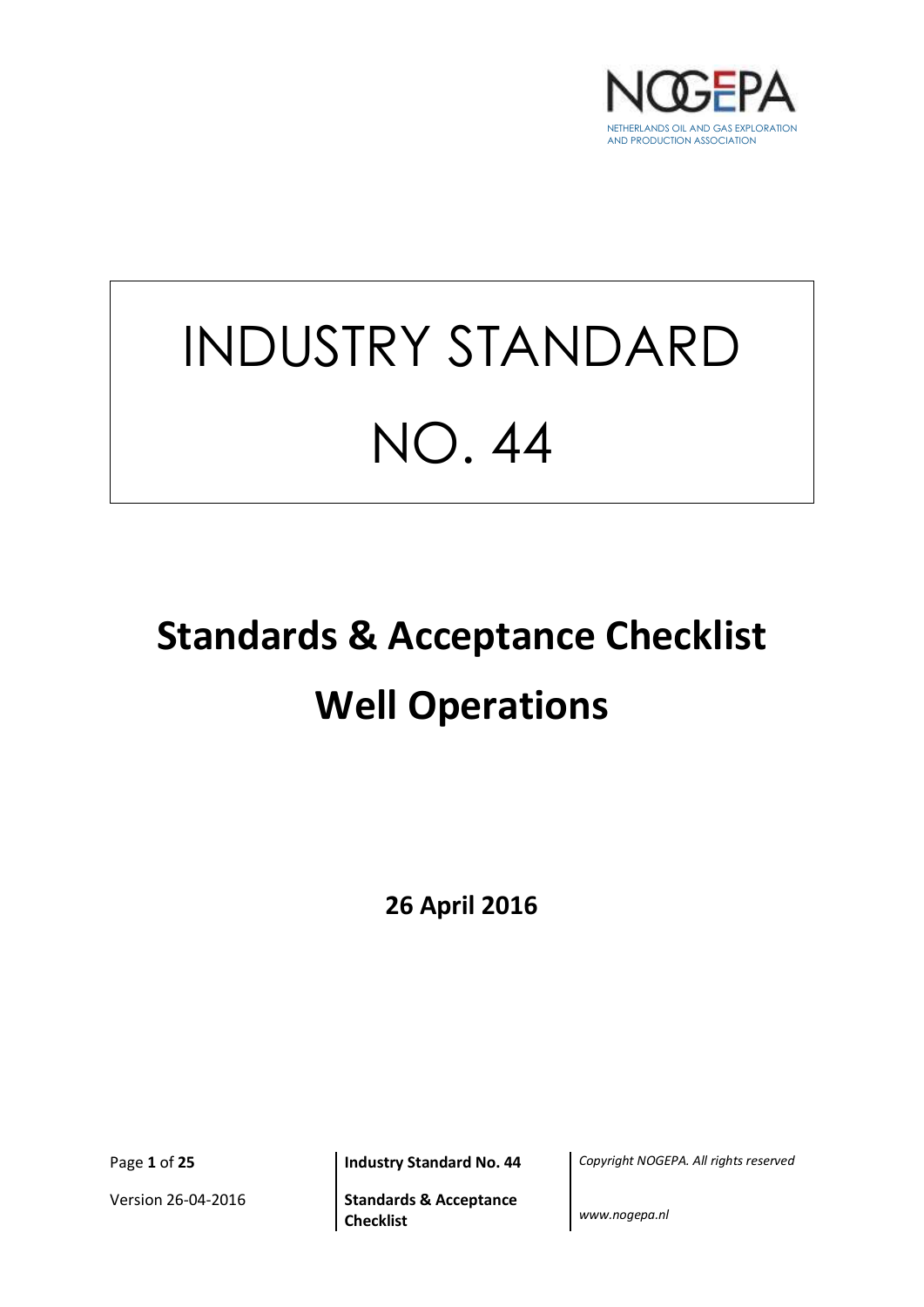

## Index

| 1.  |      |  |
|-----|------|--|
| 2.  |      |  |
| 2.1 |      |  |
| 2.2 |      |  |
| 3.  |      |  |
| 3.2 |      |  |
| 3.3 |      |  |
| 3.4 |      |  |
| 3.5 |      |  |
| 3.6 |      |  |
| 3.7 |      |  |
| 3.8 |      |  |
| 3.9 |      |  |
|     | 3.10 |  |
| 4.  |      |  |
| 4.1 |      |  |
| 4.2 |      |  |
| 4.3 |      |  |
| 4.4 |      |  |
| 4.5 |      |  |
| 4.6 |      |  |
| 4.7 |      |  |
| 4.8 |      |  |
| 5.  |      |  |
| 5.2 |      |  |

**Industry Standard No. 44** 

Copyright NOGEPA. All rights reserved

Version 26-04-2016

**Standards & Acceptance Checklist** 

www.nogepa.nl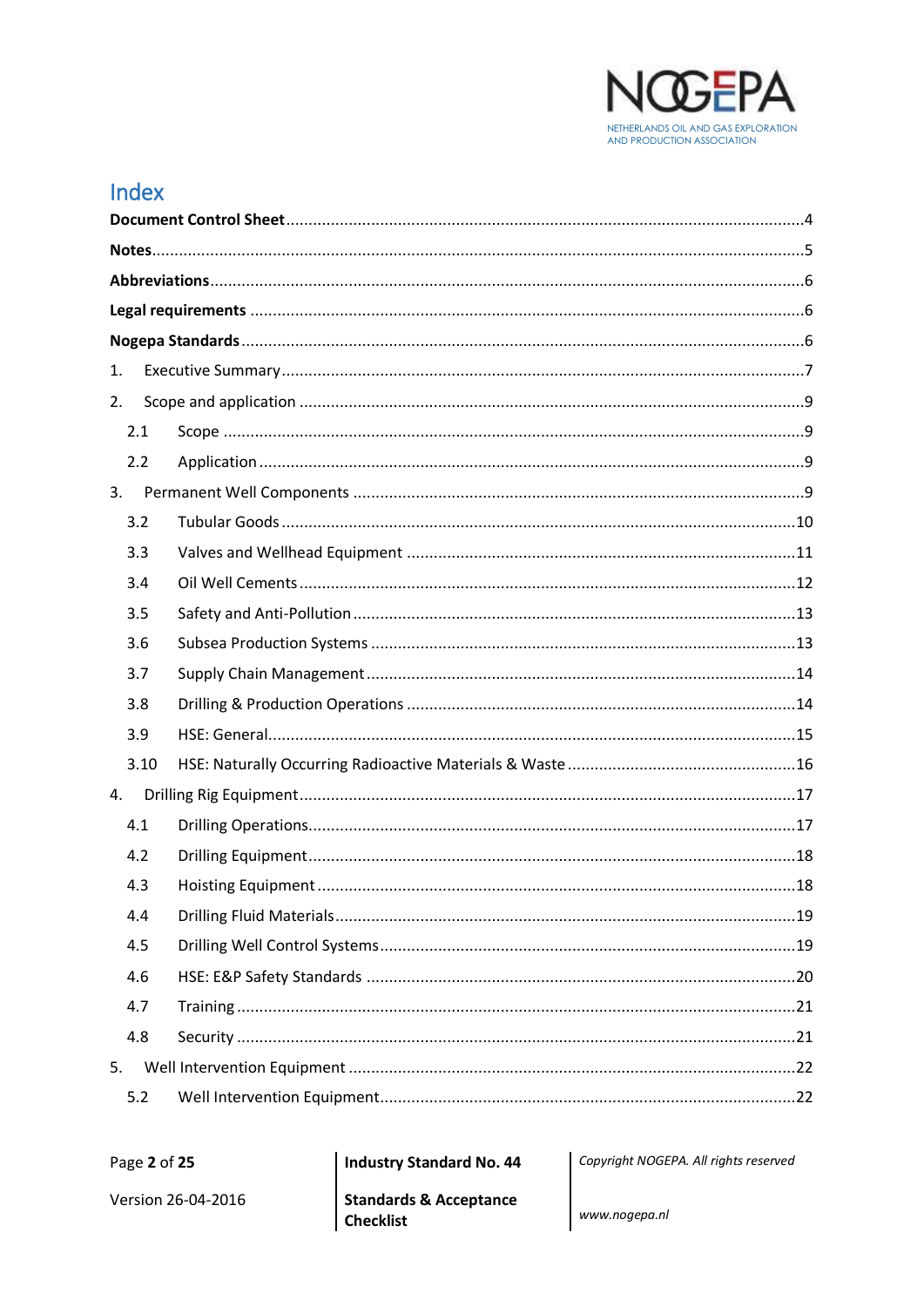

Version 26-04-2016 **Standards & Acceptance Checklist** *www.nogepa.nl*

Page **3** of **25 Industry Standard No. 44** *Copyright NOGEPA. All rights reserved*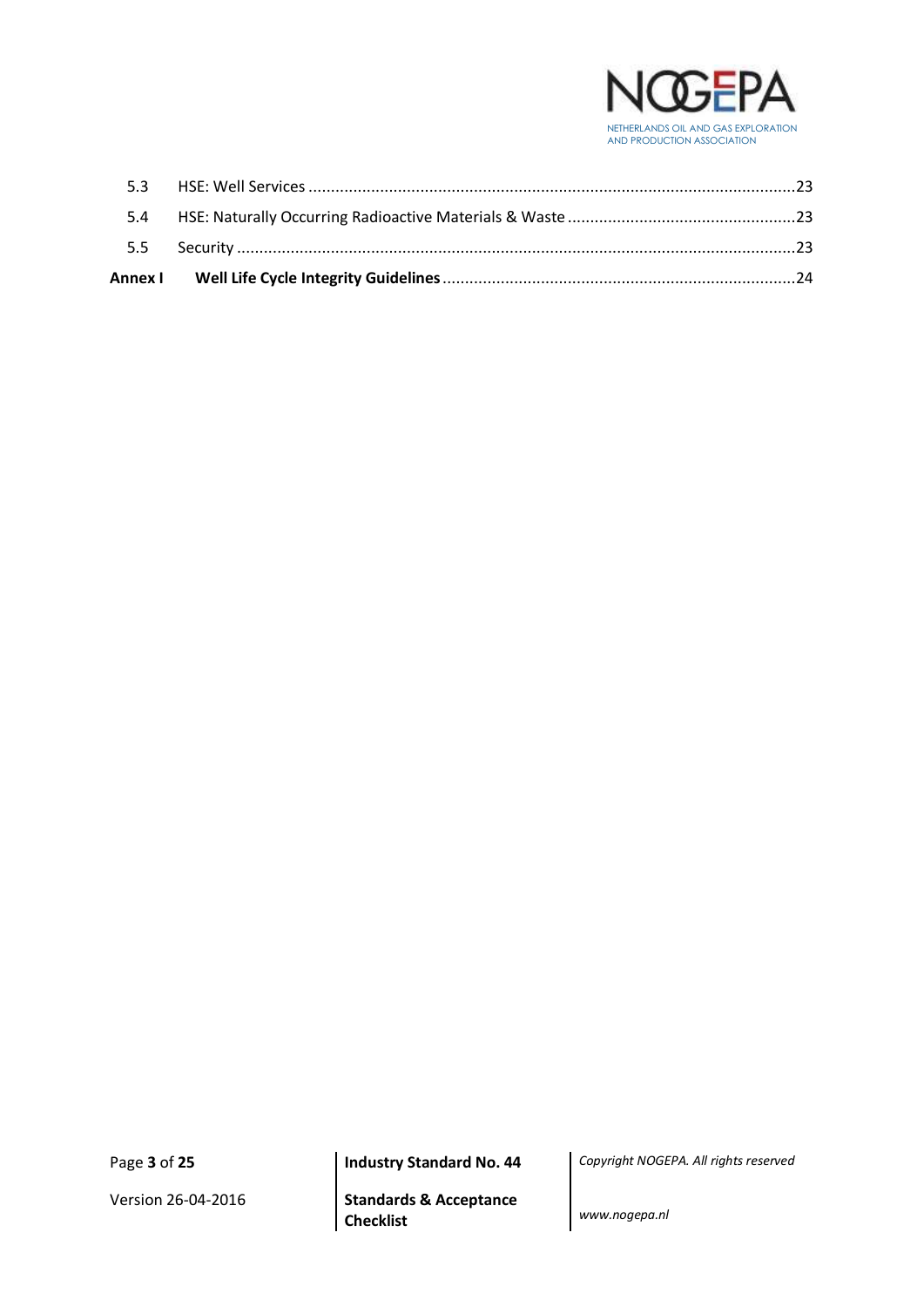

## **Document Control Sheet**

| <b>Control Sheet</b>         |                                             |
|------------------------------|---------------------------------------------|
| <b>Responsible Committee</b> | <b>OPCOM</b>                                |
| Title Document (UK)          | <b>Standards &amp; Acceptance Checklist</b> |
| <b>Type Document (UK)</b>    | <b>Industry Standard</b>                    |
| <b>Control Number:</b>       | 44                                          |
| <b>Control Status:</b>       | Controlled / Uncontrolled when printed      |
| <b>Issue Status</b>          | [draft]                                     |

| Document update timeframe |                  |                  |
|---------------------------|------------------|------------------|
| $C1 - 12$ Months          | $C2 - 24$ Months | $C3 - 36$ Months |

| <b>Endorsed by</b>                 |       |                  |  |  |  |
|------------------------------------|-------|------------------|--|--|--|
| <b>Environment Committee</b>       | Name  | WU/a Meer        |  |  |  |
|                                    | Date: | $21 - 6 - 201 -$ |  |  |  |
| <b>Health and Safety Committee</b> | Name  | Joosten          |  |  |  |
|                                    | Date: | 16               |  |  |  |
| Legal Committee                    | Name  |                  |  |  |  |
|                                    | Date: |                  |  |  |  |
| <b>Operations Committee</b>        | Name  | B. Reith         |  |  |  |
|                                    | Date: | 16/6/            |  |  |  |
| <b>Approved by</b>                 |       |                  |  |  |  |
| <b>Executive Committee</b>         | Name  | WEIR<br>Chourthi |  |  |  |
|                                    | Date: |                  |  |  |  |

| <b>Revision History</b> |             |                    |                 |                        |          |  |  |
|-------------------------|-------------|--------------------|-----------------|------------------------|----------|--|--|
| Re<br>ν                 | <b>Date</b> | <b>Description</b> | Author          | Reviewed               | Approved |  |  |
| 0                       | 07-12-2011  | <b>First Issue</b> | G. Galloway     | Yes                    | Yes      |  |  |
|                         | May 2016    |                    | L. van der Peet | WG Drilling &<br>Wells |          |  |  |
|                         |             |                    |                 |                        |          |  |  |

This document will be controlled in accordance with the NOGEPA Industry Standard No. 80 on **Standards and Document Control.** 

Page 4 of 25

Version 22-04-2016

**Industry Standard No. 44** 

**Standards & Acceptance Checklist** 

Copyright NOGEPA. All rights reserved

www.nogepa.nl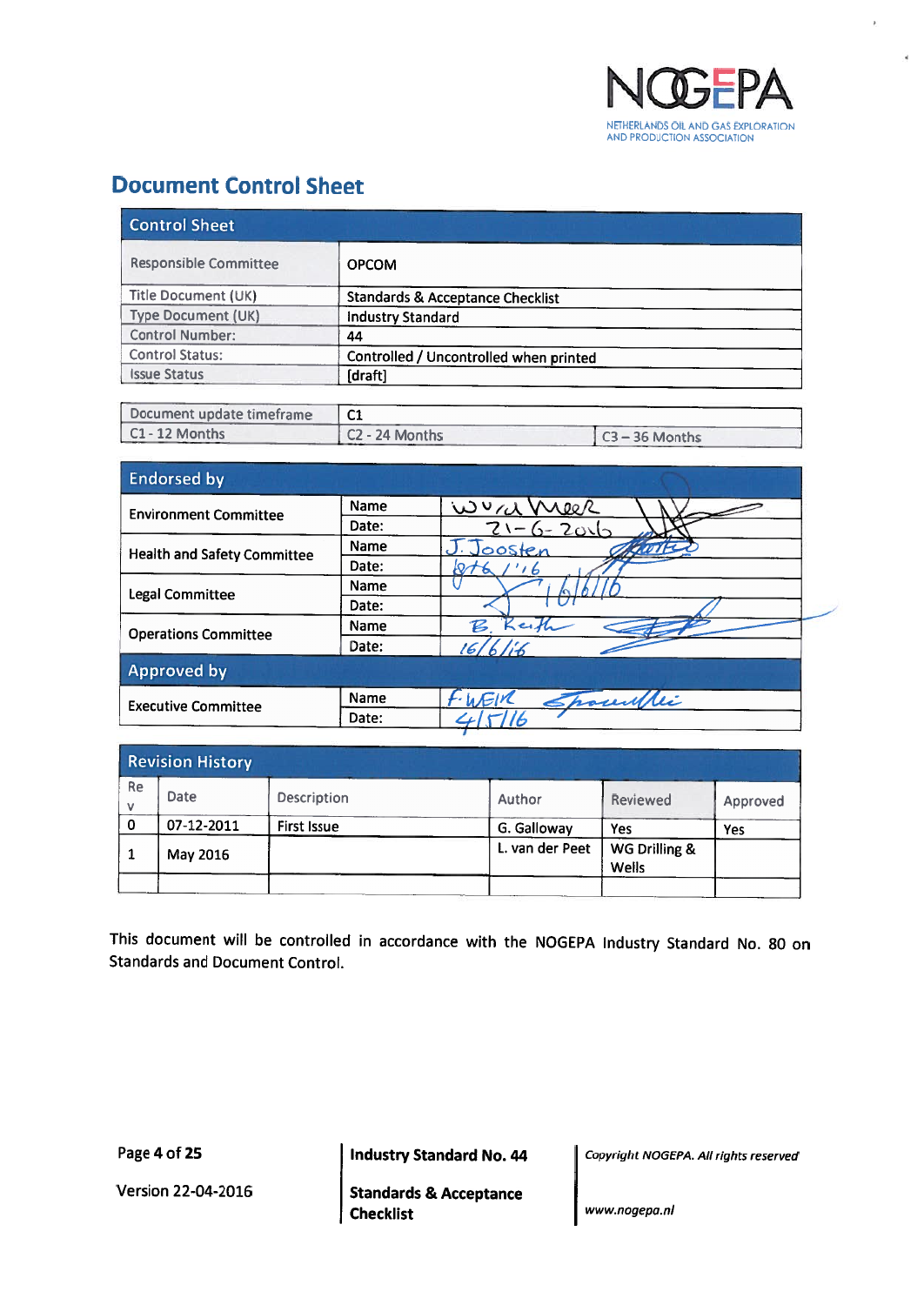

#### <span id="page-4-0"></span>**Notes**

*Note1:*

*All references to ISO & API should be against latest revisions.*

*Note 2:*

*Pressure tests on installed well components are to be carried out to the maximum expected well pressure at the area of interest plus a bullhead margin.*

*Note 3:*

*Wherever possible, pressure tests on components should be carried out in the direction of well flow.*

*Note 4:*

*For selection & acceptance criteria refer to Standard 41 Well Construction Process Checklist.*

Version 26-04-2016 **Standards & Acceptance Checklist** *www.nogepa.nl*

Page **5** of **25 Industry Standard No. 44** *Copyright NOGEPA. All rights reserved*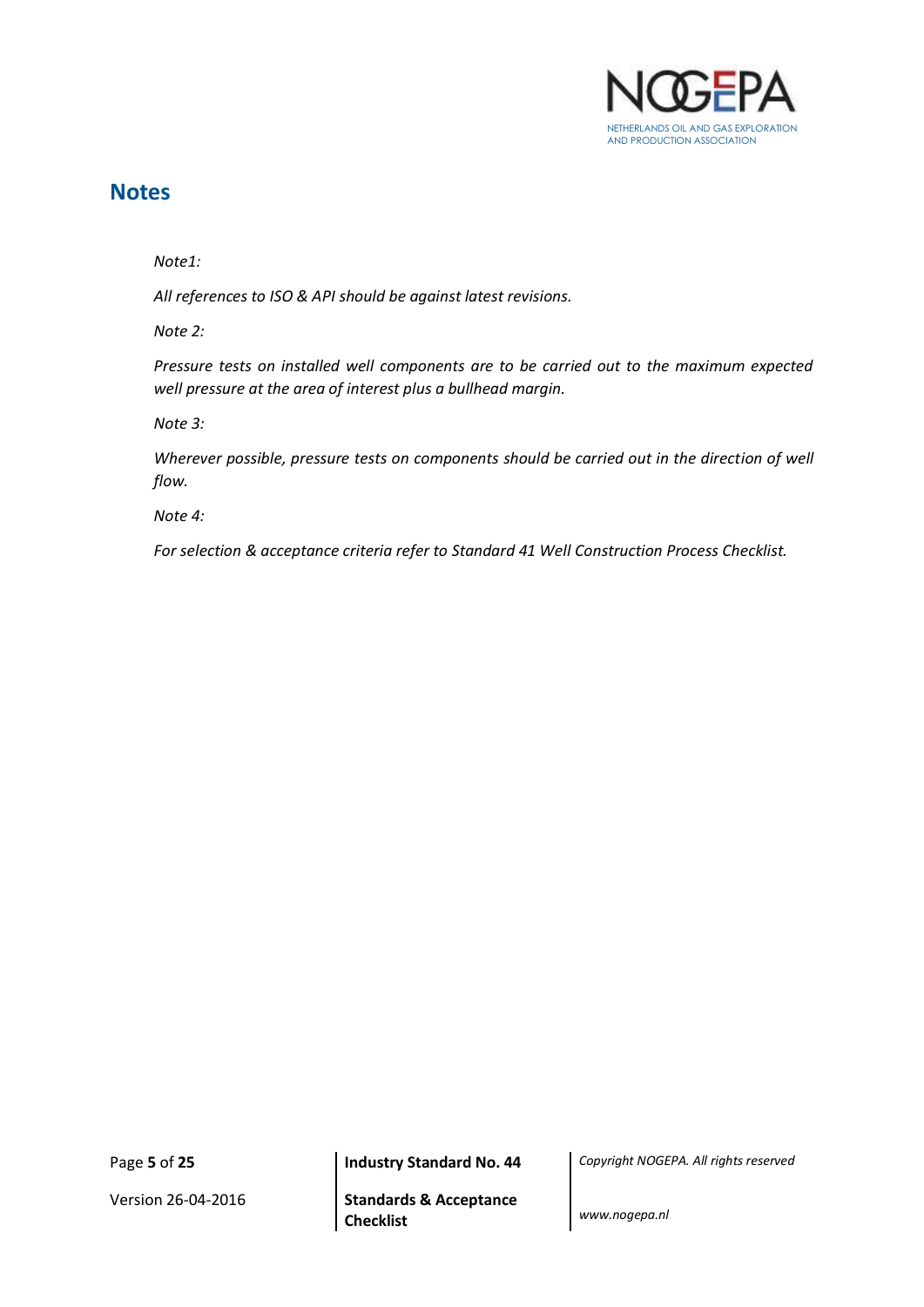

## <span id="page-5-0"></span>**Abbreviations**

| <b>API</b>  | American Petroleum Institute                             |
|-------------|----------------------------------------------------------|
| HSE(Q)      | Health, Safety, Environment (Quality)                    |
| <b>IADC</b> | International Association of Drilling Contractors        |
| ISO         | International Standardization Organization               |
| SodM (SSM)  | Staatstoezicht op de Mijnen (State Supervision of Mines) |

## <span id="page-5-1"></span>**Legal requirements**

| <b>Offshore Safety</b><br>Directive | EU Directive 2013/30/EU                 |
|-------------------------------------|-----------------------------------------|
| <b>Mining Decree</b>                | Possible date of introduction July 2016 |
| <b>Mining Regulations</b>           | Chapter 8                               |

## <span id="page-5-2"></span>**Nogepa Standards**

| NOGEPA 1  | TRAINING HANDBOOK                  |
|-----------|------------------------------------|
| NOGEPA 41 | WELL CONSTRUCTION CHECKLIST        |
| NOGEPA 42 | WELL EXAMINATION                   |
| NOGEPA 43 | <b>SURFACE BOP</b>                 |
| NOGEPA 45 | WELL DECOMMISSIONING               |
| NOGEPA 51 | <b>BARRIERS FOR WELL INTEGRITY</b> |

Version 26-04-2016 **Standards & Acceptance Checklist** *www.nogepa.nl*

Page **6** of **25 Industry Standard No. 44** *Copyright NOGEPA. All rights reserved*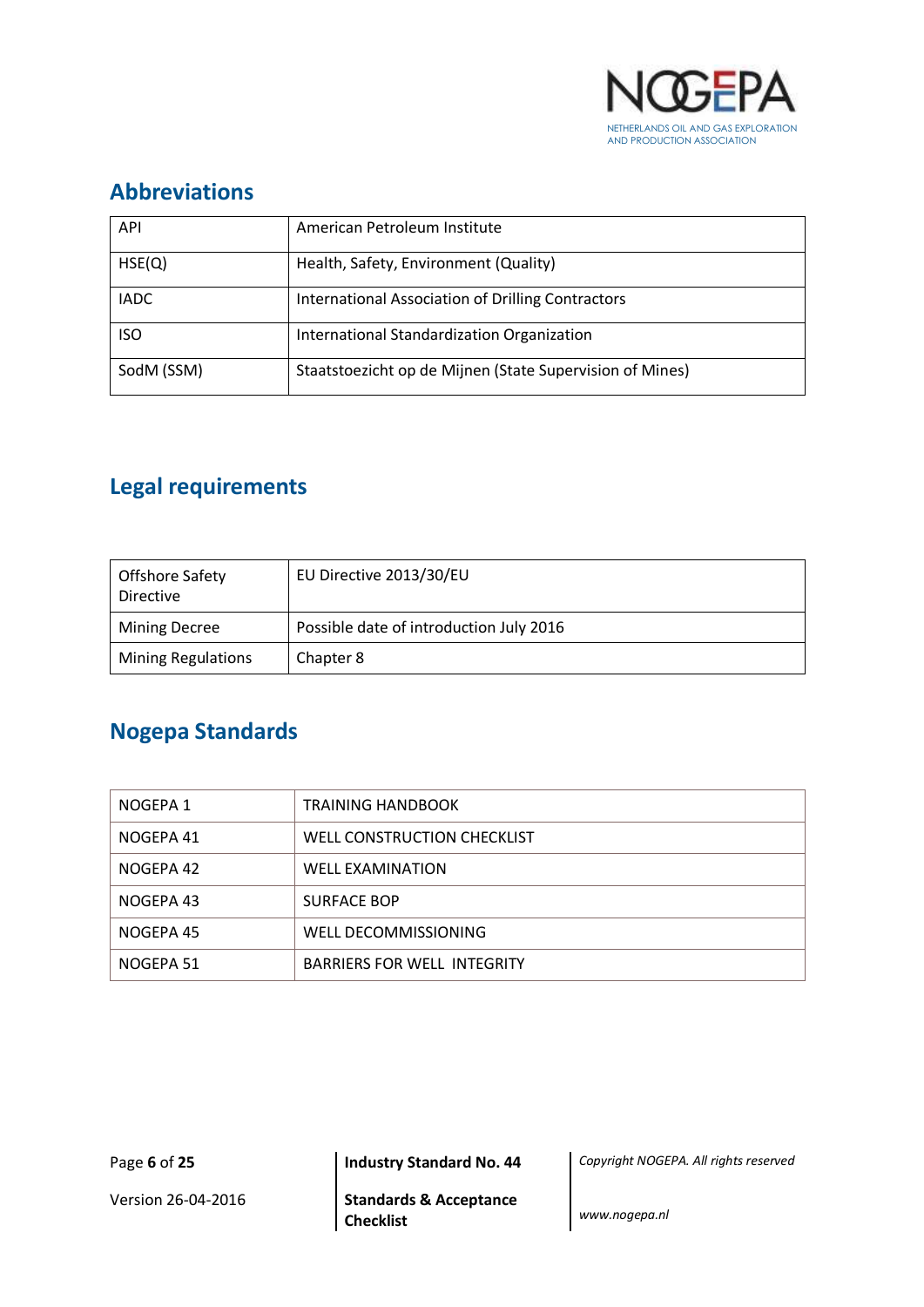

## <span id="page-6-0"></span>**1. Executive Summary**

This Standard provides an overview of API and ISO industry standards developed for oil and gas wells. The Standard therefore is an aid for companies to help select the Standards they was to use when:

- designing & drilling wells
- preparing and executing well intervention
- preparing and executing route well operations

It is recommended to always use for the most recent version of a standard.

This standards should aid in:

- Formalizing employee competency and training of personnel
- Reinforcing risk assessment and risk management throughout the standard
- Organizing Contingency planning
- Controlling the supply chain
- Validating the Preventive maintenance system
- Validating of designs
- Formulating the Management of change process

Well components are considered critical when:

- They form a well barrier or can be defined as a well barrier element
- They consist of moving parts that over time are susceptible to failure
- Are exposed to wellbore fluids that may be corrosive and/or erosive
- Are subject to wear and tear due to excessive use/functioning
- They show up as critical in the HAZID/risk assessment performed as part of the well construction process.

Together with the list of critical well components the applicable standards relate largely to the manufacture and supply of these components. Also included with this checklist are the recommended operational acceptance tests to be performed, either prior to installing the item or as a means of confirming that the item has been installed correctly and is functioning correctly.

Further it should be normal practice for equipment suppliers to maintain material and test records to ensure component traceability. These records should be available for external audit by the operator or independent competent party.

Page **7** of **25 Industry Standard No. 44** *Copyright NOGEPA. All rights reserved*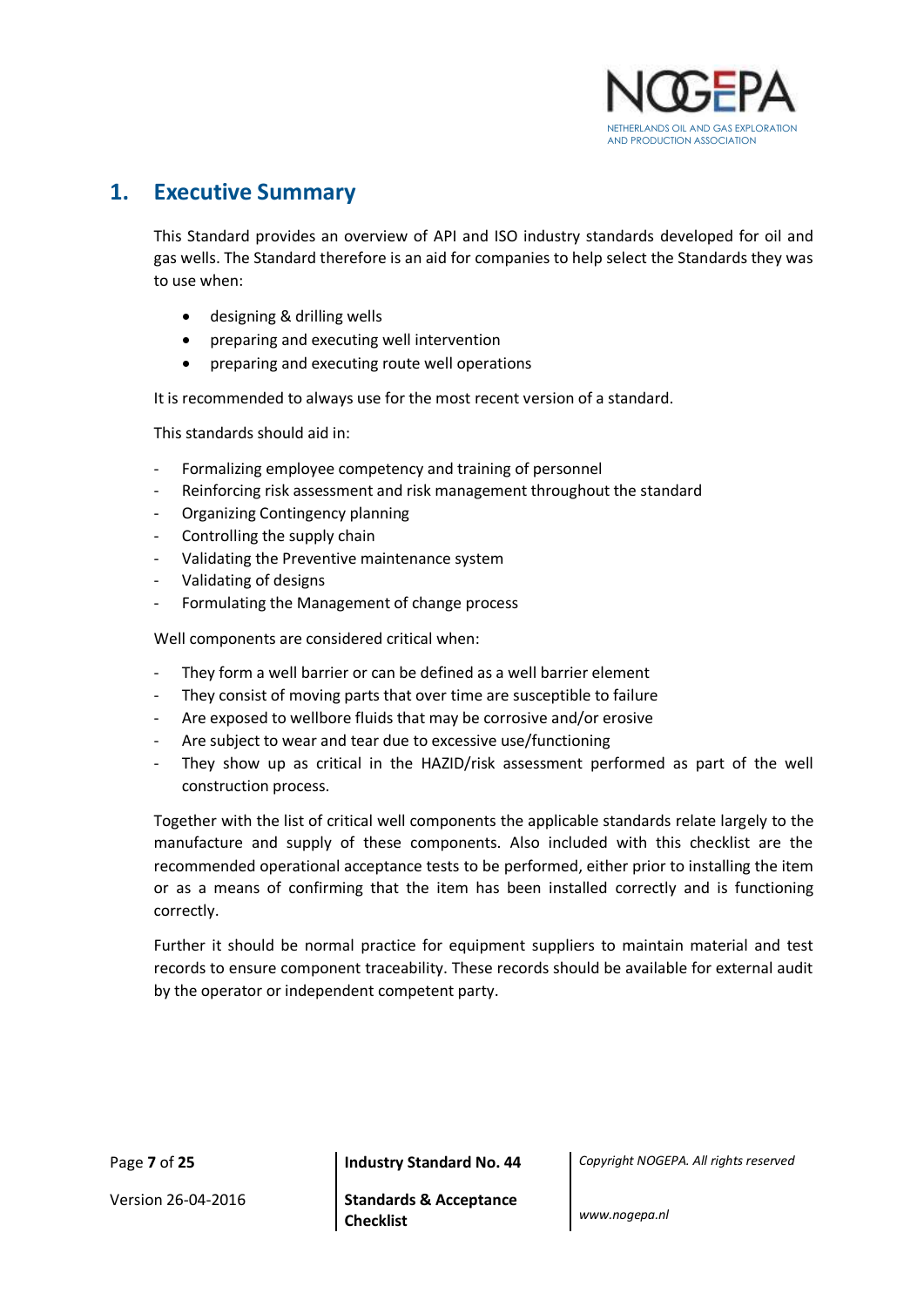

Version 26-04-2016 **Standards & Acceptance Checklist** *www.nogepa.nl*

Page **8** of **25 Industry Standard No. 44** *Copyright NOGEPA. All rights reserved*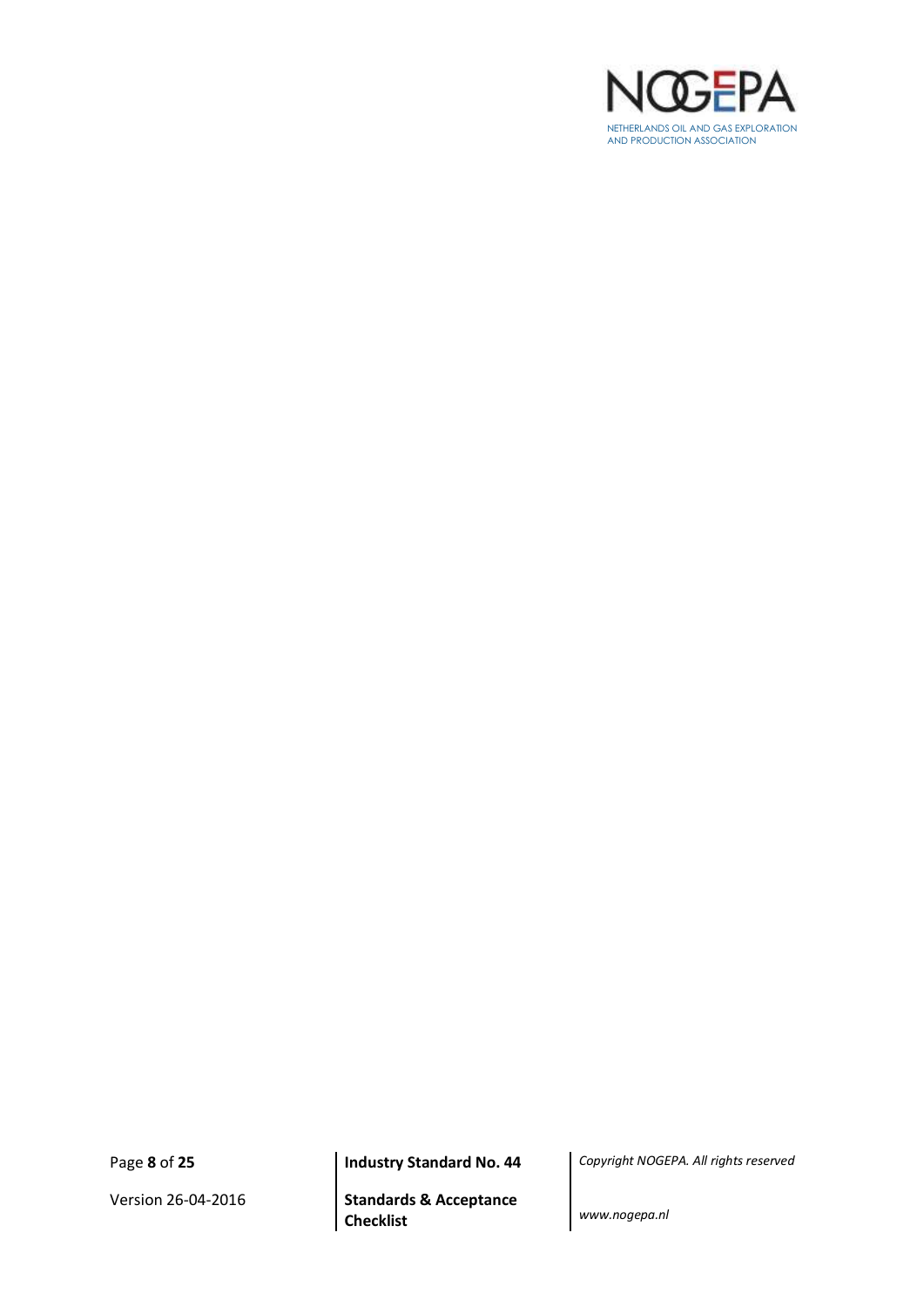

## <span id="page-8-0"></span>**2. Scope and application**

#### <span id="page-8-1"></span>2.1 **Scope**

Provide a listing of standards and recommended practices, for use by Exploration & Production (E&P), companies to ensure integrity during the full life cycle of their wells.

The scope of this Standard is restricted to:

- The Netherlands and the Dutch Continental Shelf;

#### <span id="page-8-2"></span>2.2 **Application**

Standard 44 will be applicable both onshore and offshore. It applies to both drilling a new well, work over & well intervention and de-commissioning operations.

#### <span id="page-8-3"></span>**3. Permanent Well Components**

Chapter 3 addresses the Standards, Specifications, Recommended Practices and other documents that support the well integrity status over the full life-cycle up to the decommissioning.

| <b>Standards</b> | Applies to Standard 53 & Standard 65-2 |
|------------------|----------------------------------------|
|                  | means Specification                    |
| <b>RP</b>        | means Recommended Practice             |
| ΤR               | means Technical Report                 |
| <b>Bull</b>      | means Bulletin                         |
| Publ             | means Publication                      |

Page **9** of **25 Industry Standard No. 44** *Copyright NOGEPA. All rights reserved*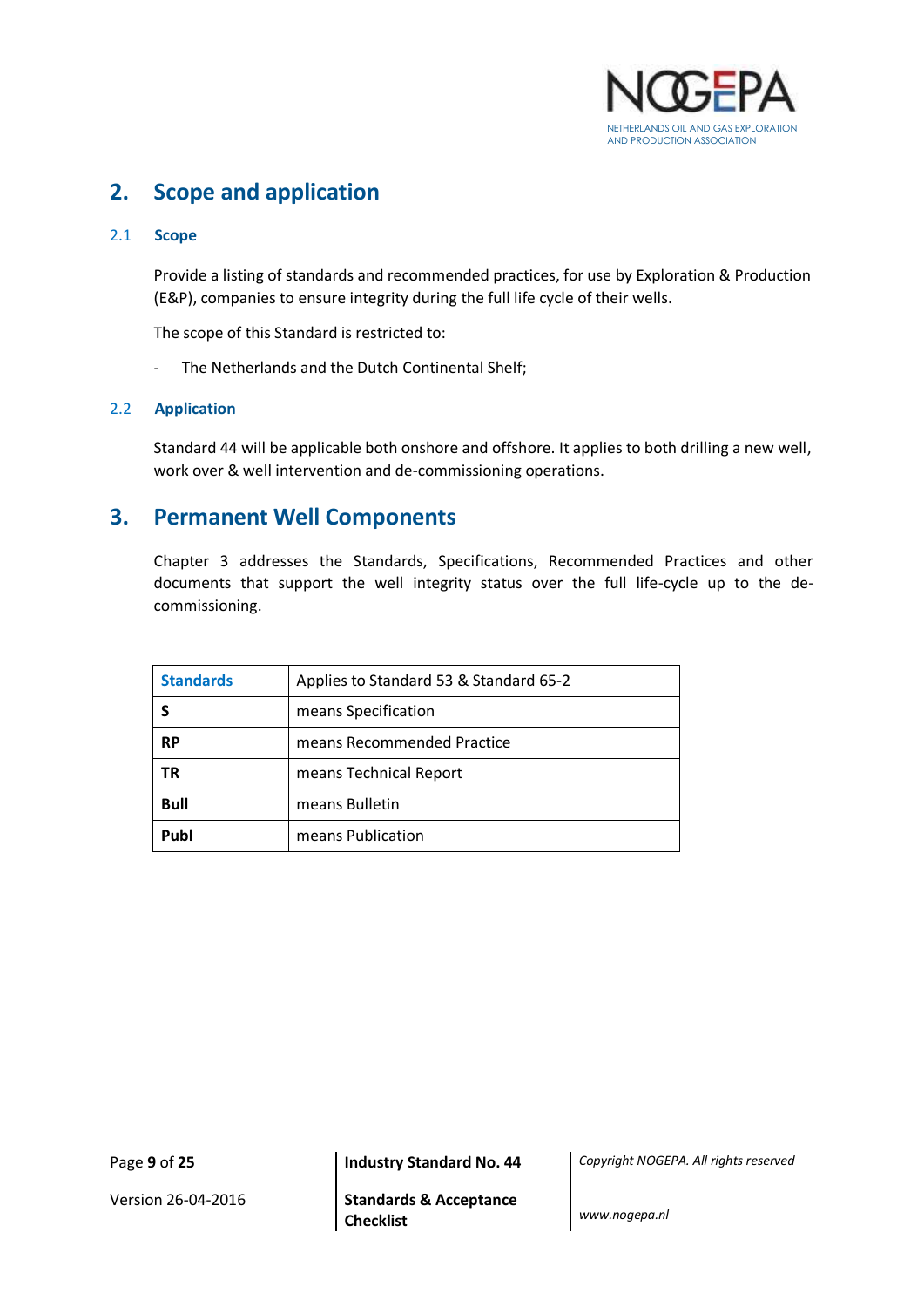

#### **3.1 Quality Management**

| <b>API</b>         | <b>DATE</b> | <b>DESCRIPTION</b>                                                                                                                           | ISO | <b>YEAR</b> |
|--------------------|-------------|----------------------------------------------------------------------------------------------------------------------------------------------|-----|-------------|
| S <sub>Q1</sub>    | 06/2013     | Specification for Quality Management System<br>Requirements for Manufacturing Organizations for<br>the Petroleum and Natural Gas Industry    |     |             |
| $S$ Q <sub>2</sub> | 12/2011     | Specification for Quality Management System<br>Requirements for Service Supply Organizations for<br>the Petroleum and Natural Gas Industries |     |             |

#### <span id="page-9-0"></span>3.2 **Tubular Goods**

| <b>API</b>        | <b>DATE</b> | <b>DESCRIPTION</b>                                                                                                                                                 | <b>ISO</b> | <b>YEAR</b> |
|-------------------|-------------|--------------------------------------------------------------------------------------------------------------------------------------------------------------------|------------|-------------|
| <b>RP 5A3</b>     | 09/2009     | Recommended Practice on Thread Compounds for<br>Casing, Tubing, Line Pipe, and Drill Stem Elements                                                                 | 13678      | 2010        |
| <b>RP 5A5</b>     | 05/2005     | Field Inspection of New Casing, Tubing, and Plain-<br><b>End Drill Pipe</b>                                                                                        | 15463      | 2003        |
| $S$ 5B            | 04/2008     | Specification for Threading, Gauging, and Thread<br>Inspection of Casing, Tubing, and Line Pipe Threads                                                            | 10422      |             |
| <b>RP 5B1</b>     | 08/1999     | Gauging & Inspection of Casing, Tubing and L. P.<br><b>Threads</b>                                                                                                 | 13679      | 2002        |
| <b>RP 5C1</b>     | 05/1999     | Recommended Practice Care and Use of Casing and<br>Tubing                                                                                                          | 10405      |             |
| <b>TR 5C3</b>     | 12/2008     | Technical Report on Equations and Calculations for<br>Casing, Tubing, and Line Pipe used as Casing or<br>Tubing; Performance Properties for Casing<br>୍ଷ<br>Tubing | 10400      | 2007        |
| <b>RP 5C5</b>     | 07/2003     | Recommended Practice on Procedures for Testing<br>Casing and Tubing Connections                                                                                    | 13679      | 2002        |
| <b>RP 5C6</b>     | 03/2006     | <b>Welding Connections to Pipe</b>                                                                                                                                 |            |             |
| S 5CRA            | 02/2010     | Specification for Corrosion Resistant Alloy Seamless<br>Tubes for Use as Casing, Tubing and Coupling Stock                                                         | 13680      | 2010        |
| S <sub>5</sub> CT | 07/2011     | Specification for Casing and Tubing                                                                                                                                | 11960      |             |

Page **10** of **25 Industry Standard No. 44** *Copyright NOGEPA. All rights reserved*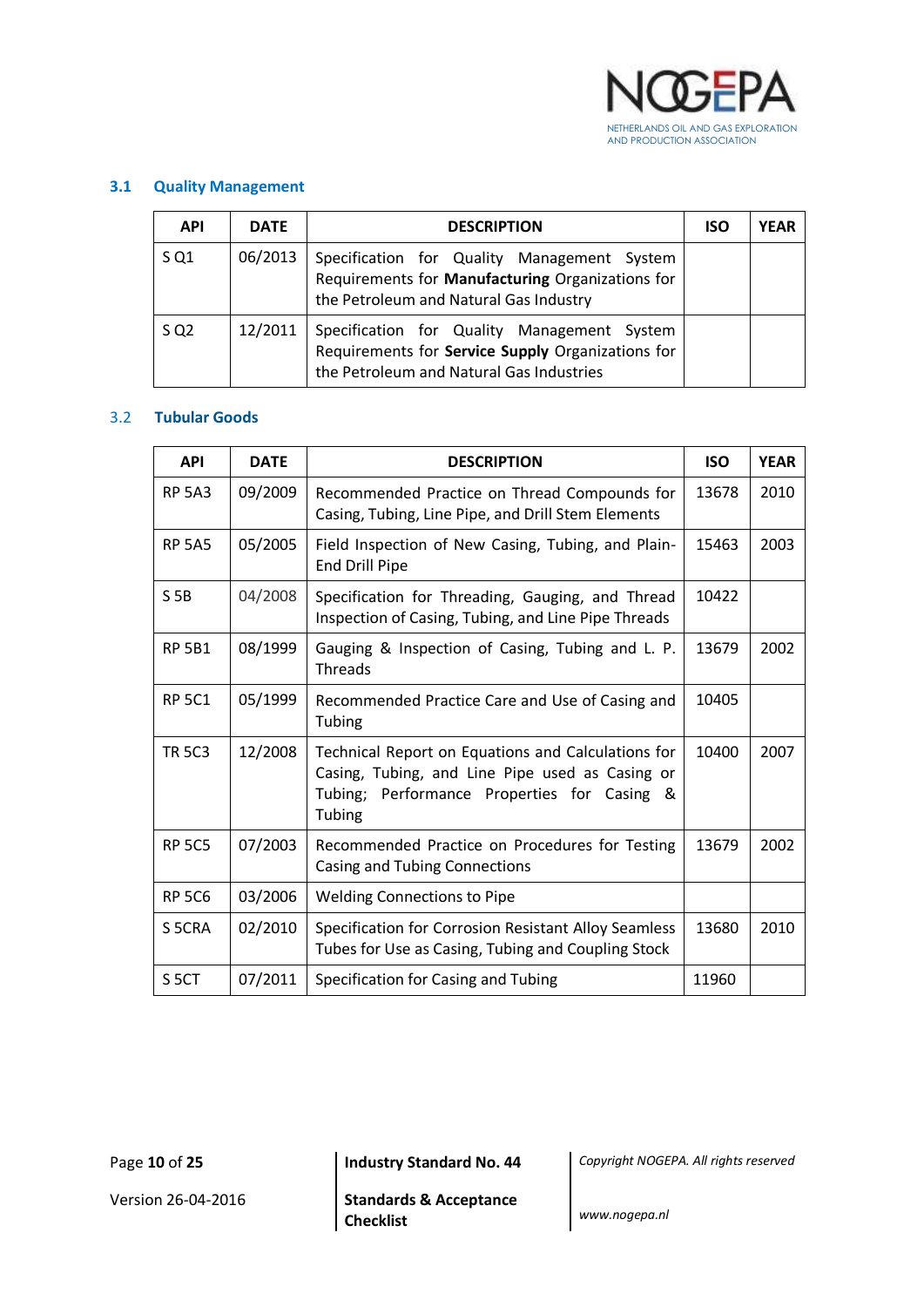

| <b>API</b>         | <b>DATE</b> | <b>DESCRIPTION</b>                                                                                                                 | <b>ISO</b> | <b>YEAR</b> |
|--------------------|-------------|------------------------------------------------------------------------------------------------------------------------------------|------------|-------------|
| S 6A               | 10/2010     | Specification for Wellhead and X-mas Tree<br>Equipment                                                                             | 10423      | 2009        |
| S <sub>6</sub> AV1 | 02/2013     | Specification for Validation of Wellhead Surface<br>Safety Valves and Underwater Safety Valves for<br><b>Offshore Service</b>      | 10433      |             |
| S <sub>6</sub> AV2 | 03/2014     | Specification for Installation, Maintenance and<br>Repair of Surface Safety Valves and Underwater<br><b>Safety Valves Offshore</b> | 10419      |             |

#### <span id="page-10-0"></span>3.3 **Valves and Wellhead Equipment**

Version 26-04-2016 **Standards & Acceptance Checklist** *www.nogepa.nl*

Page **11** of **25 Industry Standard No. 44** *Copyright NOGEPA. All rights reserved*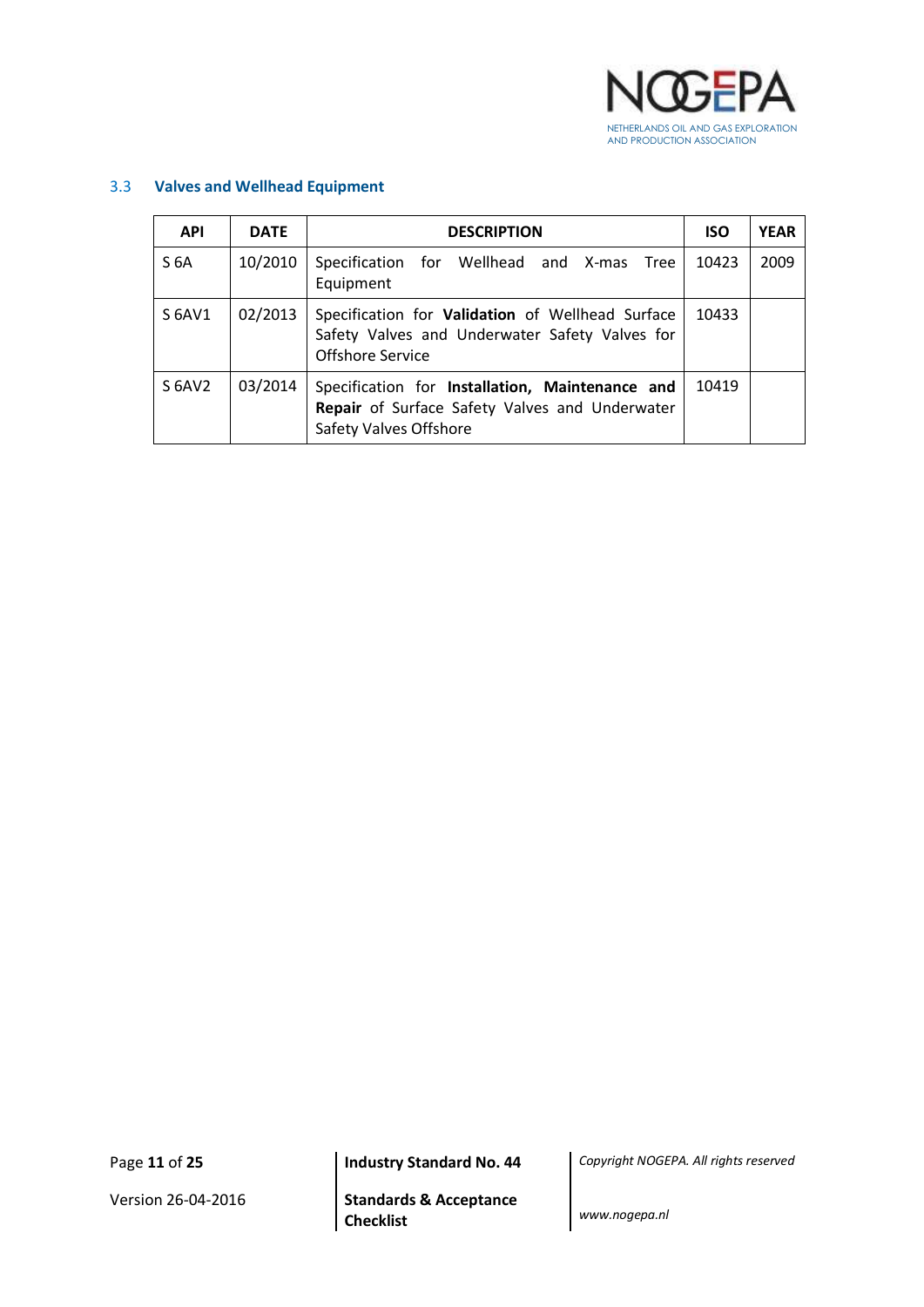

#### <span id="page-11-0"></span>3.4 **Oil Well Cements**

| <b>API</b>                  | <b>DATE</b> | <b>DESCRIPTION</b>                                                                                                                          | <b>ISO</b> | <b>YEAR</b> |
|-----------------------------|-------------|---------------------------------------------------------------------------------------------------------------------------------------------|------------|-------------|
| S 10A                       | 12/20<br>10 | Specification for Cements and Materials for<br><b>Well Cementing</b>                                                                        | 10426-1    | 2009        |
| RP 10B-2                    | 04/20<br>13 | Recommended<br>Practice<br>for<br>Well<br>Testing<br>Cements                                                                                | 10426-2    | 2003        |
| RP 10B-4                    | 07/20<br>04 | Recommended Practice on Preparation and<br>Foamed<br><b>Testing</b><br>of<br>Cement<br><b>Slurries</b><br>at<br><b>Atmospheric Pressure</b> | 10426-4    | 2004        |
| RP 10B-5                    | 04/20<br>05 | Recommended Practice on Determination of<br>Shrinkage and Expansion of Well Cement<br>Formulations at Atmospheric Pressure                  | 10426-5    | 2004        |
| RP 10B-6                    | 08/20<br>10 | Recommended Practice on Determining the<br><b>Static Gel Strength of Cement Formulations</b>                                                | 10426-6    | 2008        |
| S 10D                       | 03/20<br>02 | Specification for Bow-Spring Casing Centralizers                                                                                            | 10427-1    | 2001        |
| RP 10D-2                    | 08/20<br>04 | Practice<br>for<br>Centralizer<br>Recommended<br><b>Placement and Stop Collar Testing</b>                                                   | 10427-2    | 2004        |
| <b>RP 10F</b>               | 04/20<br>02 | for<br>Performance<br>Recommended<br>Practice<br><b>Testing of Cementing Float Equipment</b>                                                | 10427-3    | 2003        |
| <b>TR 10TR1</b>             | 09/20<br>08 | <b>Cement Sheath Evaluation</b>                                                                                                             |            |             |
| <b>TR 10TR2</b>             | 07/19<br>97 | Shrinkage and Expansion in Oilwell Cements                                                                                                  |            |             |
| <b>TR 10TR3</b>             | 05/19<br>99 | Technical Report on Temperatures for API<br><b>Cement Operating Thickening Time Tests</b>                                                   |            |             |
| <b>TR 10TR4</b>             | 05/20<br>08 | Selection of Centralizers for Primary Cementing<br>Operations                                                                               |            |             |
| <b>TR 10TR5</b>             | 05/20<br>08 | Methods for<br>Testing of Solid<br>Rigid<br>and<br>Centralizers                                                                             |            |             |
| <b>STANDARD</b><br>$65 - 2$ | 12/20<br>10 | Isolating Potential Flow Zones During Well<br>Construction                                                                                  |            |             |

Page **12** of **25 Industry Standard No. 44** *Copyright NOGEPA. All rights reserved*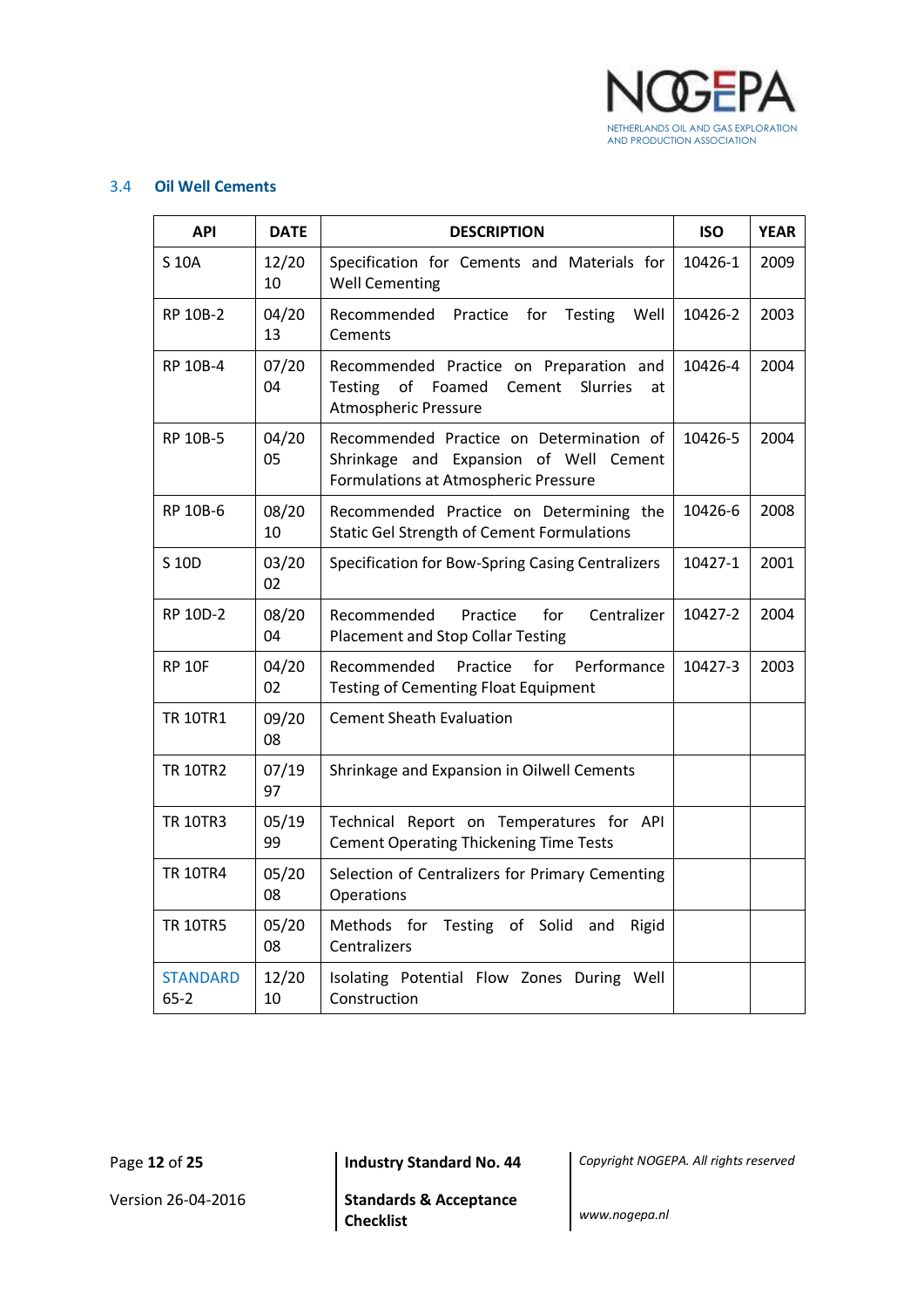

|               | <b>API</b> | <b>DATE</b> | <b>DESCRIPTION</b>                                                                                                                                  | <b>ISO</b> | <b>YEAR</b> |
|---------------|------------|-------------|-----------------------------------------------------------------------------------------------------------------------------------------------------|------------|-------------|
| S 11D1        |            | 07/2009     | Specification for Packers and Bridge Plugs                                                                                                          | 14310      | 2008        |
| S 14A         |            | 01/2015     | Specification for Subsurface<br>Safety<br>Valve<br>Equipment                                                                                        | 10432      | 2004        |
| <b>RP 14B</b> |            | 10/2005     | Design, Installation, Repair and Operation of<br><b>Subsurface Safety Valve Systems</b>                                                             | 10417      | 2004        |
| <b>RP 14C</b> |            | 03/2001     | Recommended Practice for Analysis, Design,<br>Installation, and Testing of Basic Surface Safety<br><b>Systems for Offshore Production Platforms</b> |            |             |
| S 14L         |            | 07/2007     | Specification Lock-Mandrels & Landing Nipples                                                                                                       | 16070      | 2005        |

#### <span id="page-12-0"></span>3.5 **Safety and Anti-Pollution**

#### <span id="page-12-1"></span>3.6 **Subsea Production Systems**

| <b>API</b>    | <b>DATE</b> | <b>DESCRIPTION</b>                                                                                              | <b>ISO</b> | <b>YEAR</b> |
|---------------|-------------|-----------------------------------------------------------------------------------------------------------------|------------|-------------|
| <b>RP 17A</b> | 01/2006     | Design and Operation of Subsea Production<br>Systems-General<br>Requirements<br>and<br>Recommendations          | 13628-1    | 2010        |
| S 17D         | 05/2011     | Specification for Design and Operation of Subsea<br>Production Systems-Subsea Wellhead and Tree<br>Equipment    | 13628-4    | 2010        |
| S 17E         | 10/2010     | Specification for Subsea Umbilicals                                                                             | 13628-5    | 2009        |
| <b>S 17F</b>  |             | Specification Subsea Production Control Systems                                                                 | 13628-6    | 2006        |
| <b>RP 17G</b> | 07/2006     | Recommended<br>Practice<br>for<br>Completion/Workover Riser                                                     | 13628-7    | 2005        |
| <b>RP 17H</b> | 06/2013     | Remotely Operated Tools and Interfaces on<br><b>Subsea Production Systems</b>                                   | 13628-8    | 2002        |
| <b>RP 17N</b> | 03/2009     | Subsea Production System<br>Reliability<br>and<br><b>Technical Risk Management</b>                              |            |             |
| <b>RP 170</b> | 07/2014     | Recommended<br>Practice<br>for<br>Subsea<br><b>High</b><br><b>Integrity Pressure Protection Systems (HIPPS)</b> |            |             |
| <b>RP 17P</b> | 01/2013     | Design and Operation of Subsea Production<br>Systems-Subsea Structures and Manifolds                            | 13628-1    | 2005        |
| <b>RP 17Q</b> | 06/2010     | Subsea Equipment Qualification-Standardized<br><b>Process for Documentation</b>                                 |            |             |

Page **13** of **25 Industry Standard No. 44** *Copyright NOGEPA. All rights reserved*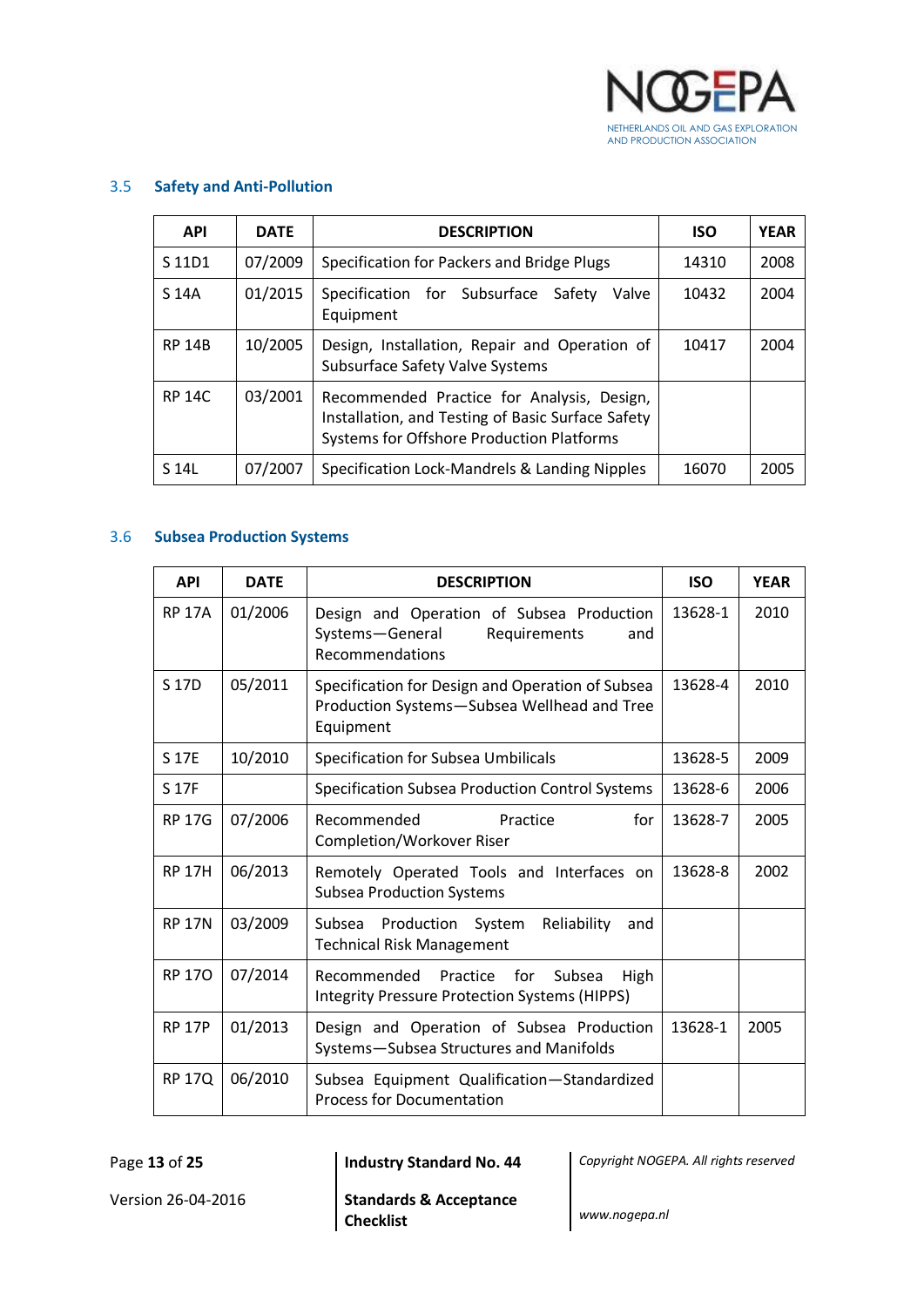

#### <span id="page-13-0"></span>3.7 **Supply Chain Management**

| <b>API</b> | <b>DATE</b> | <b>DESCRIPTION</b>                                                                                                       | <b>ISO</b> | <b>YEAR</b> |
|------------|-------------|--------------------------------------------------------------------------------------------------------------------------|------------|-------------|
| S 20D      | 09/2013     | Specification for Nondestructive Examination<br>Services for Equipment Used in the Petroleum<br>and Natural Gas Industry |            |             |
| S 20E      | 08/2012     | Specification for Alloy and Carbon Steel Bolting<br>for Use in the Petroleum and Natural Gas<br>Industries               |            |             |

#### <span id="page-13-1"></span>3.8 **Drilling & Production Operations**

| <b>API</b>            | <b>DATE</b> | <b>DESCRIPTION</b>                                                                                           | <b>ISO</b> | <b>YEAR</b> |
|-----------------------|-------------|--------------------------------------------------------------------------------------------------------------|------------|-------------|
| <b>RP 31A</b>         | 08/1997     | Standard Form for Hardcopy Presentation of<br>Downhole Well Log Data                                         |            |             |
| <b>RP 45</b>          | 08/1998     | Recommended Practice for Analysis of Oilfield<br><b>Waters</b>                                               |            |             |
| <b>RP 50</b>          | 12/1995     | Natural Gas Processing Plant Practices for<br>Protection of the Environment                                  |            |             |
| <b>RP 51</b>          | 03/2001     | Onshore Oil and Gas Production Practices for<br>Protection of the Environment                                |            |             |
| <b>RP 51R</b>         | 07/2009     | Environmental Protection for Onshore Oil and Gas<br><b>Production Operations and Leases</b>                  |            |             |
| <b>RP 52</b>          | 07/1995     | Land Drilling Practices for Protection of the<br>Environment                                                 |            |             |
| <b>STANDARD</b><br>53 | 11/2012     | Blowout Prevention Equipment Systems for<br><b>Drilling Wells</b>                                            | 13533      | 2001        |
| <b>RP 68</b>          | 01/1998     | Recommended Practice for Oil and Gas Well<br>Servicing and Workover Operations Involving<br>Hydrogen Sulfide |            |             |
| <b>RP 90</b>          | 08/2006     | Annular Casing<br>Pressure<br>Management<br>for<br><b>Offshore Wells</b>                                     |            |             |
| <b>RP 92U</b>         | 11/2008     | <b>Underbalanced Drilling Operations</b>                                                                     |            |             |
| Bull 97               | 12/2013     | Well Construction Interface Document Guidelines                                                              |            |             |
| <b>RP 98</b>          | 08/2013     | Personal Protective Equipment Selection for Oil<br><b>Spill Responders</b>                                   |            |             |

Page **14** of **25 Industry Standard No. 44** *Copyright NOGEPA. All rights reserved*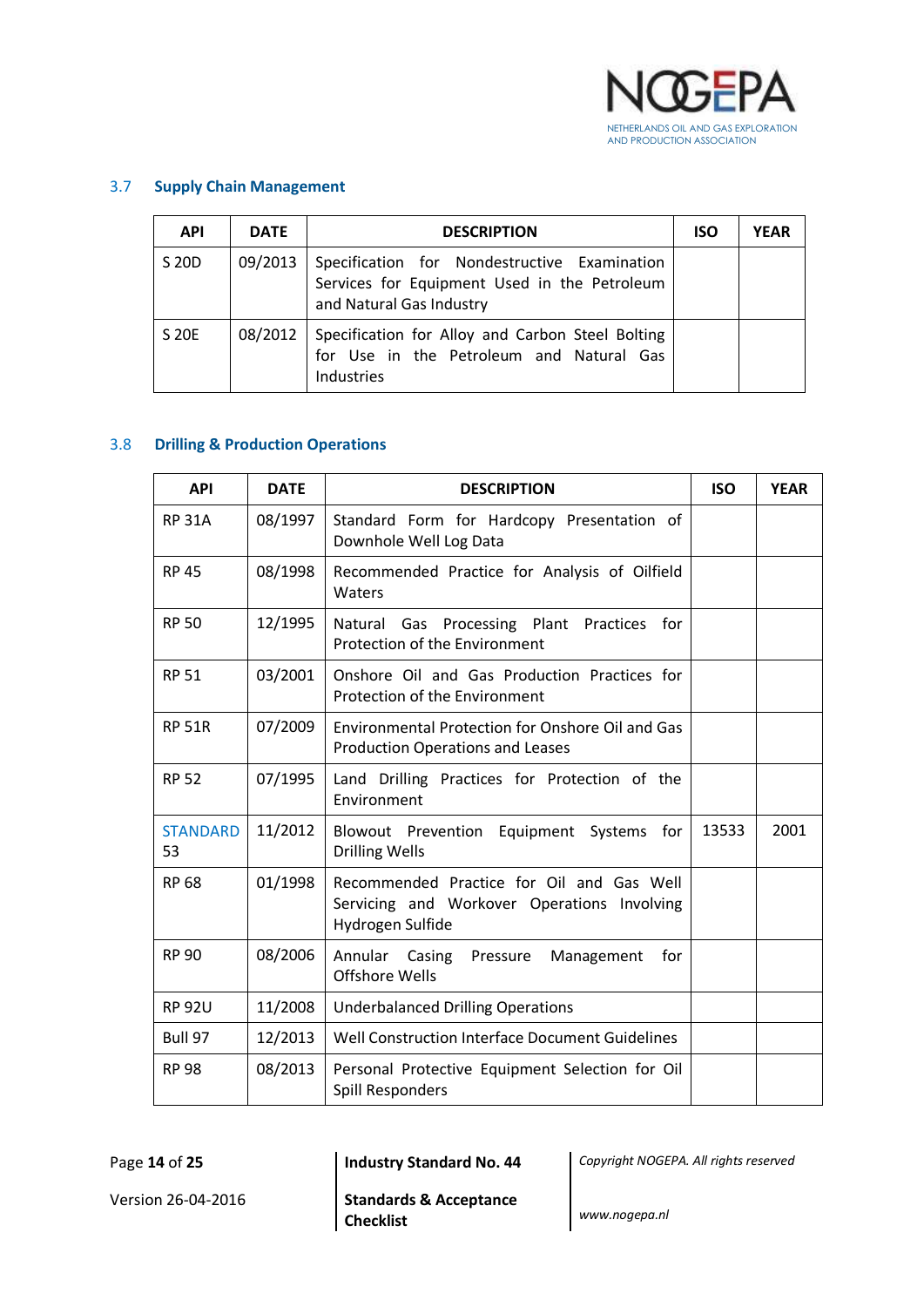

#### <span id="page-14-0"></span>3.9 **HSE: General**

| <b>API</b>   | <b>DATE</b> | <b>DESCRIPTION</b>                                                                                                                                                                                                                                                               | <b>ISO</b> | <b>YFAR</b> |
|--------------|-------------|----------------------------------------------------------------------------------------------------------------------------------------------------------------------------------------------------------------------------------------------------------------------------------|------------|-------------|
| Publ<br>4702 | 03/2001     | Technologies to Reduce Oil and Grease Content<br>of Well Treatment, Well Completion, and<br>Workover Fluids for Overboard Disposal                                                                                                                                               |            |             |
| Bull E1      | 12/1990     | Generic Hazardous Chemical Category List and<br>Inventory for the Oil and Gas Exploration and<br><b>Production Industry</b>                                                                                                                                                      |            |             |
| Bull E3      | 01/1993     | Well Abandonment and Inactive Well Practices<br>for U.S. Exploration and Production Operations,<br><b>Environmental Guidance Document</b>                                                                                                                                        |            |             |
| Bull E4      | 05/2003     | Environmental Guidance Document: Release<br>Reporting for the Oil and Gas Exploration and<br>Production Industry as Required by the Clean<br>Water Act, the Comprehensive Environmental<br>Response, Compensation and Liability Act, and<br>the Emergency Planning and Community |            |             |

Version 26-04-2016 **Standards & Acceptance Checklist** *www.nogepa.nl*

Page **15** of **25 Industry Standard No. 44** *Copyright NOGEPA. All rights reserved*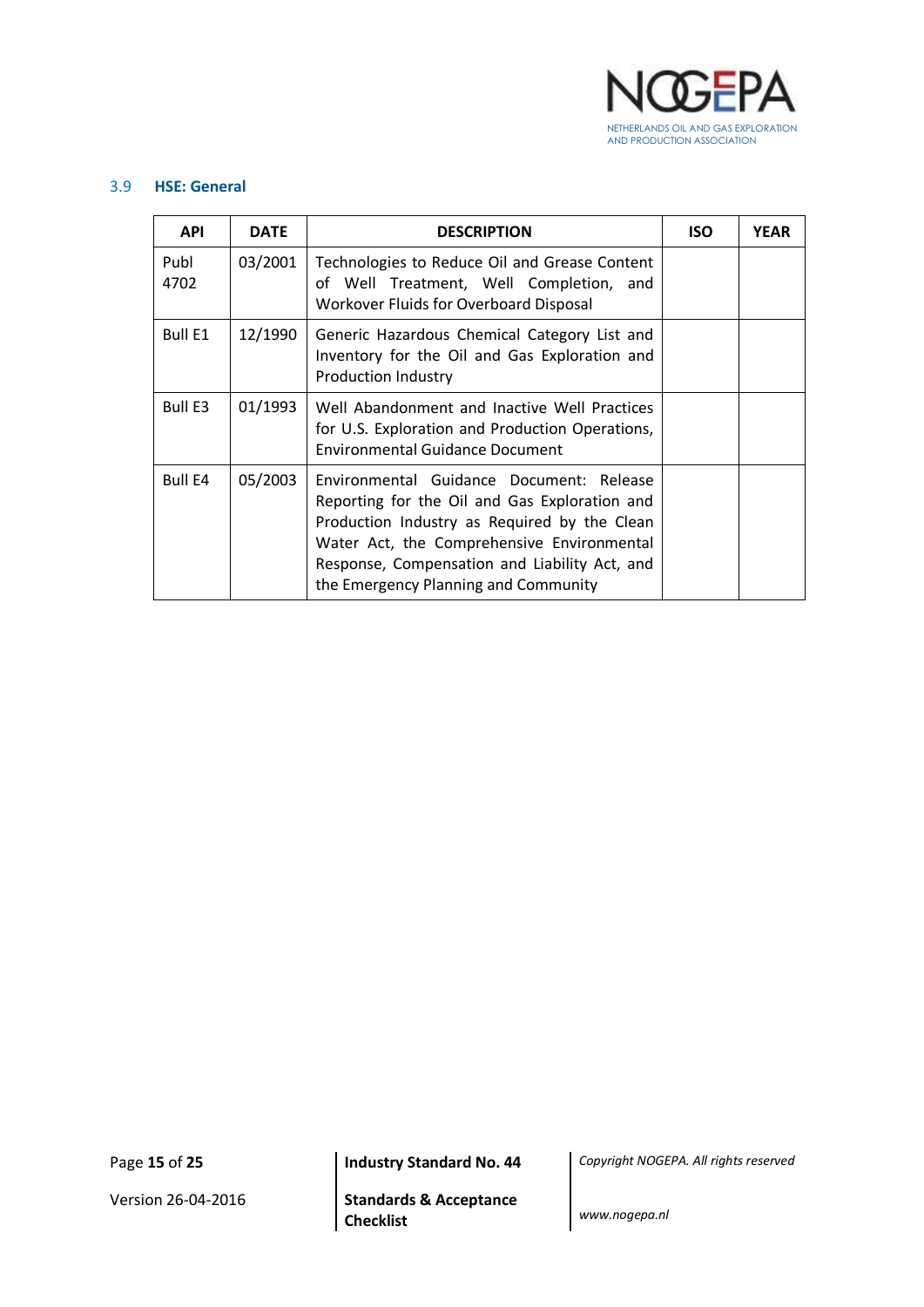

| <b>API</b>   | <b>DATE</b> | <b>DESCRIPTION</b>                                                                                                                                                       | <b>ISO</b> | <b>YEAR</b> |
|--------------|-------------|--------------------------------------------------------------------------------------------------------------------------------------------------------------------------|------------|-------------|
| Publ<br>7102 | 10/1997     | Methods for Measuring Naturally Occurring<br>Radioactive Materials (NORM) in Petroleum<br><b>Production Equipment</b>                                                    |            |             |
| Publ<br>7103 | 10/1997     | Management and Disposal Alternatives for<br>Naturally Occurring Radioactive<br>Material<br>(NORM) Wastes in Oil Production and Gas Plant<br>Equipment                    |            |             |
| Publ<br>7105 | 10/1997     | Probabilistic Estimates of Dose and Indoor<br>Concentrations Attributable<br>Radon<br>to<br>Remediated Oilfield<br>Naturally<br>Occurring<br>Radioactive Material (NORM) |            |             |
| RP E5        | 02/1997     | Environmental Guidance Document : Waste<br><b>Management in E&amp;P Operations</b>                                                                                       |            |             |

#### <span id="page-15-0"></span>3.10 **HSE: Naturally Occurring Radioactive Materials & Waste**

Version 26-04-2016 **Standards & Acceptance Checklist** *www.nogepa.nl*

Page **16** of **25 Industry Standard No. 44** *Copyright NOGEPA. All rights reserved*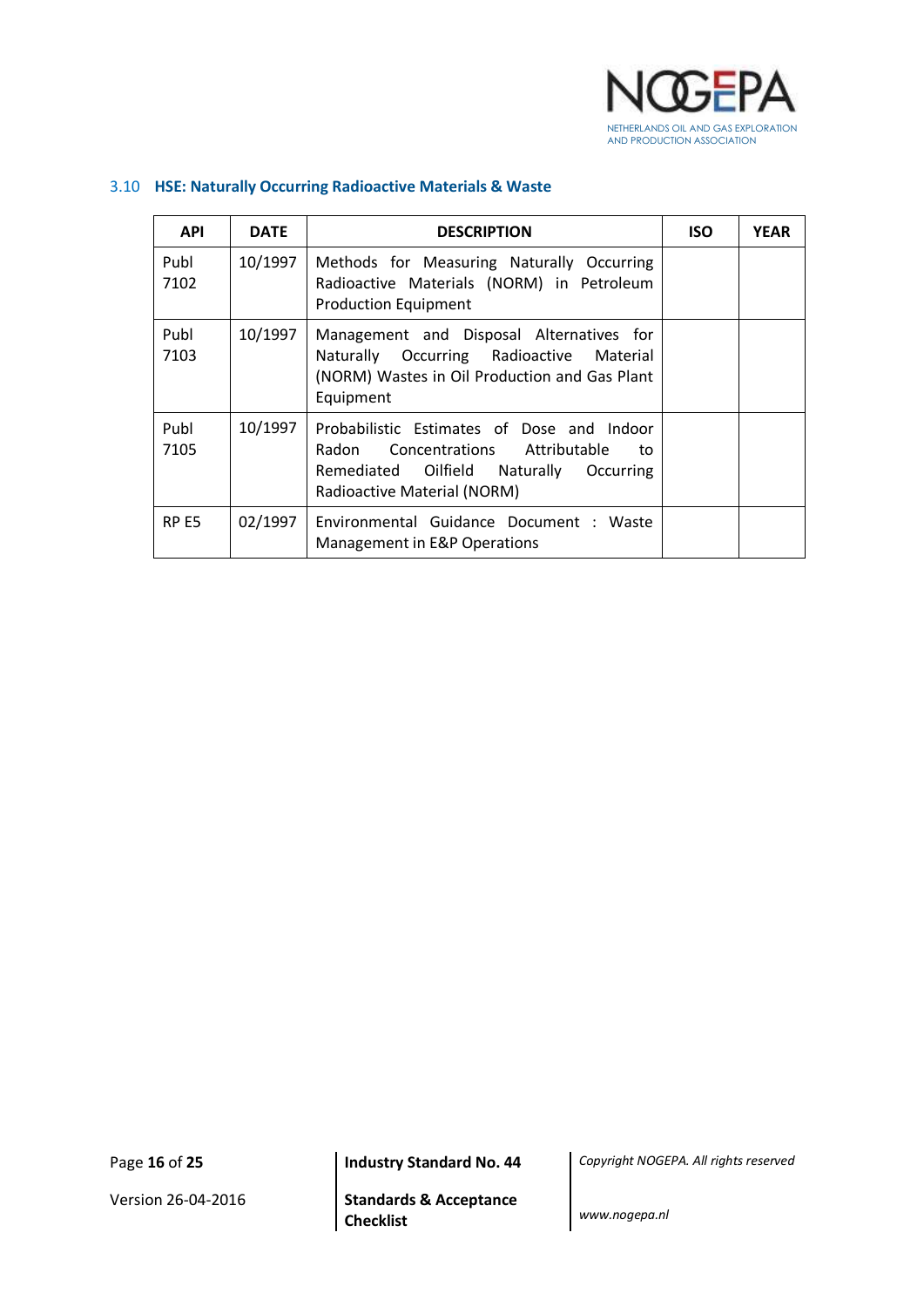

## <span id="page-16-0"></span>**4. Drilling Rig Equipment**

Chapter 4 addresses the Standards, Specifications, Recommended Practices and other documents that support the well construction & work-over process.

#### <span id="page-16-1"></span>4.1 **Drilling Operations**

| <b>API</b>            | <b>DATE</b> | <b>DESCRIPTION</b>                                                                                                                           | <b>ISO</b> | <b>YEAR</b> |
|-----------------------|-------------|----------------------------------------------------------------------------------------------------------------------------------------------|------------|-------------|
| <b>RP 31A</b>         | 08/1997     | Standard Form for Hardcopy Presentation of<br>Downhole Well Log Data                                                                         |            |             |
| <b>RP 45</b>          | 08/1998     | Recommended Practice for Analysis of Oilfield<br>Waters                                                                                      |            |             |
| <b>RP 50</b>          | 12/1995     | Natural Gas Processing Plant Practices<br>for<br>Protection of the Environment                                                               |            |             |
| <b>RP 51</b>          | 03/2001     | Onshore Oil and Gas Production Practices for<br>Protection of the Environment                                                                |            |             |
| <b>RP 51R</b>         | 07/2009     | Environmental Protection for Onshore Oil and Gas<br><b>Production Operations and Leases</b>                                                  |            |             |
| <b>RP 52</b>          | 07/1995     | Land Drilling Practices for Protection of the<br>Environment                                                                                 |            |             |
| <b>STANDARD</b><br>53 | 11/2012     | Blowout Prevention Equipment Systems<br>for<br><b>Drilling Wells</b>                                                                         |            |             |
| <b>RP 90</b>          | 08/2006     | Annular Casing Pressure<br>Management<br>for<br>Offshore Wells                                                                               |            |             |
| <b>RP 92U</b>         | 11/2008     | <b>Underbalanced Drilling Operations</b>                                                                                                     |            |             |
| Bull 97               | 12/2013     | Well Construction Interface Document Guidelines                                                                                              |            |             |
| <b>RP 98</b>          | 08/2013     | Personal Protective Equipment Selection for Oil<br>Spill Responders                                                                          |            |             |
| S <sub>Q1</sub>       | 06/2013     | Specification for Quality Management System<br>Requirements for Manufacturing Organizations<br>for the Petroleum and Natural Gas Industry    |            |             |
| $S$ Q <sub>2</sub>    | 12/2011     | Specification for Quality Management System<br>Requirements for Service Supply Organizations<br>for the Petroleum and Natural Gas Industries |            |             |

Page **17** of **25 Industry Standard No. 44** *Copyright NOGEPA. All rights reserved*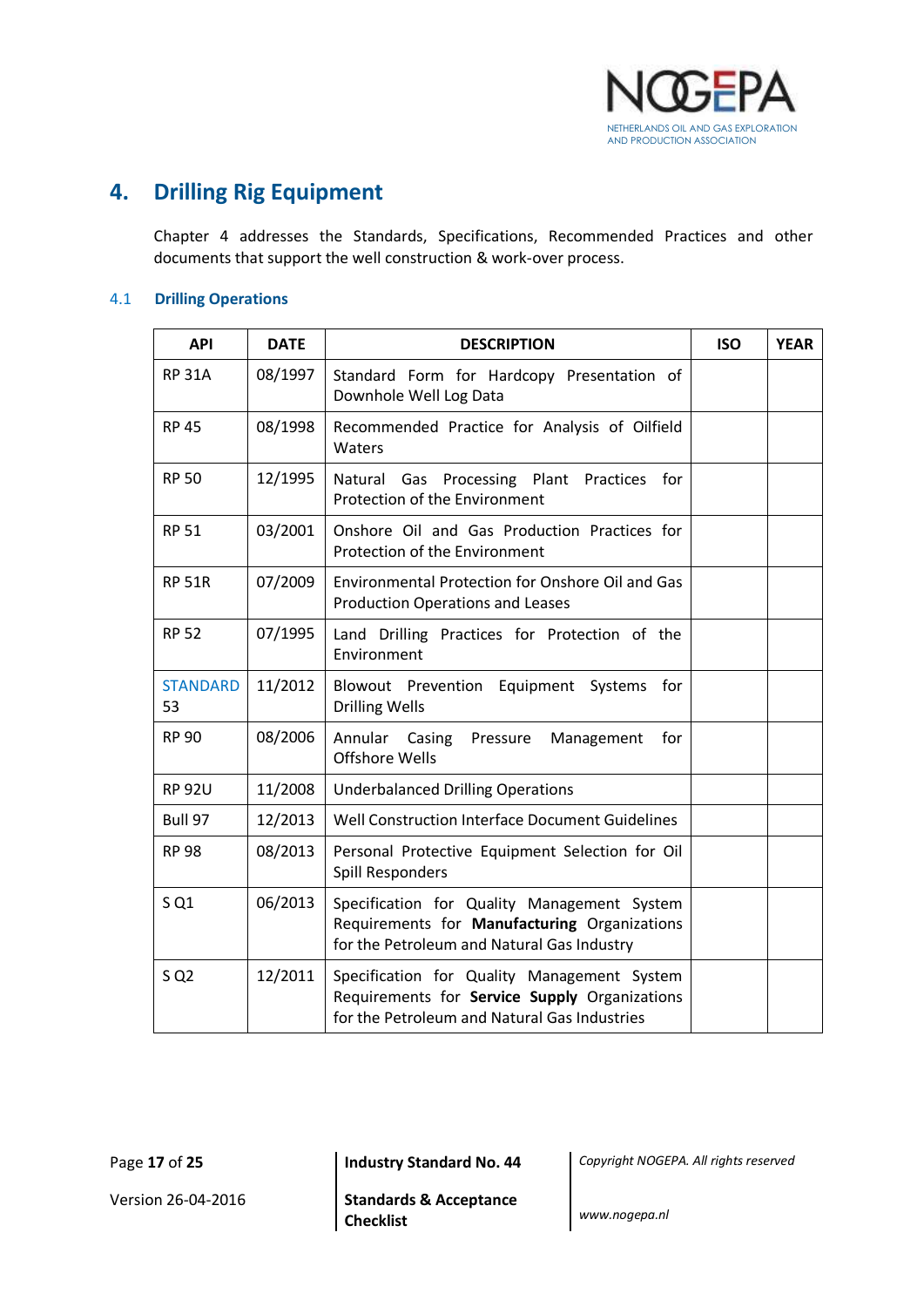

#### <span id="page-17-0"></span>4.2 **Drilling Equipment**

| <b>API</b>        | <b>DATE</b> | <b>DESCRIPTION</b>                                                                                  | <b>ISO</b> | <b>YEAR</b> |
|-------------------|-------------|-----------------------------------------------------------------------------------------------------|------------|-------------|
| S <sub>5</sub> DP | 08/2009     | Specification for Drill Pipe                                                                        | 11961      | 2008        |
| $S$ 7-1           | 02/2006     | Specification for Rotary Drill Stem Elements                                                        | 10424-1    | 2004        |
| $S$ 7-2           | 06/2008     | Specification for Threading and Gauging of Rotary<br><b>Shouldered Thread Connections</b>           | 10424-2    | 2007        |
| RP <sub>7G</sub>  | 10/2010     | Recommended Practice for Drill Stem Design and<br><b>Operating Limits</b>                           |            |             |
| <b>RP 7G-2</b>    | 08/2009     | Recommended<br>Practice for<br>Inspection<br>and<br>Classification of Drill Stem Element Inspection | 10407-2    | 2008        |
| <b>S7K</b>        | 06/2010     | Specification for Drilling and Well<br>Servicing<br>Equipment                                       |            |             |
| RP <sub>7L</sub>  | 08/2012     | Procedures for Inspection, Maintenance, Repair,<br>and Remanufacture of Drilling Equipment          |            |             |
| S7NRV             | 12/2012     | Specification for Drill String Non-Return Valves                                                    |            |             |
| S <sub>5DP</sub>  | 08/2009     | Specification for Drill Pipe                                                                        | 11961      | 2008        |

#### <span id="page-17-1"></span>4.3 **Hoisting Equipment**

| <b>API</b>       | <b>DATE</b> | <b>DESCRIPTION</b>                                                              | <b>ISO</b> | <b>YEAR</b> |
|------------------|-------------|---------------------------------------------------------------------------------|------------|-------------|
| S <sub>8C</sub>  | 04/2012     | Specification for Drilling & Production Hoisting<br>Equipment (PSL 1 and PSL 2) |            |             |
| S <sub>9</sub> A | 05/2011     | Specification for Wire Rope                                                     |            |             |
| RP <sub>9B</sub> | 10/2011     | Application, Care, and Use of Wire Rope for Oil<br><b>Field Service</b>         |            |             |

Page **18** of **25 Industry Standard No. 44** *Copyright NOGEPA. All rights reserved*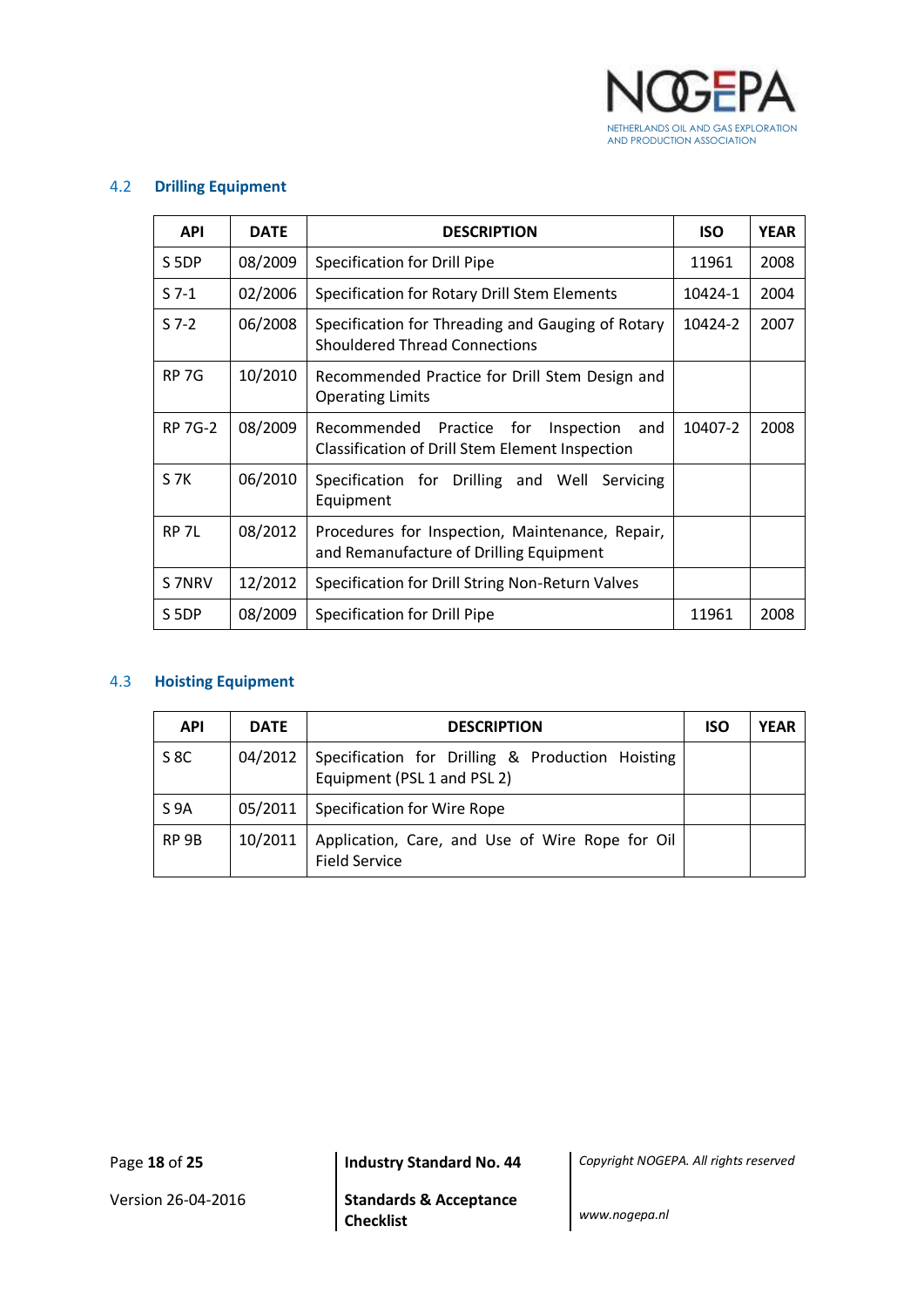

#### <span id="page-18-0"></span>4.4 **Drilling Fluid Materials**

| <b>API</b>    | <b>DATE</b> | <b>DESCRIPTION</b>                                                                     | <b>ISO</b> | <b>YEAR</b> |
|---------------|-------------|----------------------------------------------------------------------------------------|------------|-------------|
| RP13B-1       | 03/2009     | Recommended Practice for Field Testing Water-<br><b>Based Drilling Fluids</b>          | 10414-1    | 2008        |
| RP 13B-2      | 04/2014     | Recommended Practice for Field Testing Oil-<br><b>Based Drilling Fluids</b>            | 10414-2    | 2011        |
| <b>RP 13D</b> | 05/2010     | Rheology and Hydraulics of Oil-Well Fluids                                             |            |             |
| <b>RP 131</b> | 03/2009     | Recommended Practice for Laboratory Testing<br>of Drilling Fluids                      | 10416      | 2008        |
| <b>RP 13M</b> | 07/2004     | Recommended Practice for the Measurement<br>of Viscous Properties of Completion Fluids | 13503-1    | 2003        |

#### <span id="page-18-1"></span>4.5 **Drilling Well Control Systems**

| <b>API</b>     | <b>DATE</b>       | <b>DESCRIPTION</b>                                                                                                     | <b>ISO</b> | <b>YEAR</b> |
|----------------|-------------------|------------------------------------------------------------------------------------------------------------------------|------------|-------------|
| S 16A          | Under<br>revision | Specification for Drill-Through Equipment                                                                              | 13533      | 2001        |
| S 16C          | Under<br>revision | Specification for Choke and Kill Systems                                                                               |            |             |
| S 16D          | Under<br>revision | Specification for Control Systems for Drilling Well<br>Control Equipment and Control Systems for<br>Diverter Equipment |            |             |
| S 16F          | Under<br>revision | Specification for Marine Drilling Riser Equipment                                                                      |            |             |
| <b>RP 16Q</b>  | Under<br>revision | Recommended<br>Practice for<br>Design, Selection,<br>Operation and Maintenance of Marine Drilling Riser<br>Systems     |            |             |
| S 16R          | Under<br>revision | <b>Specification for Marine Drilling Riser Couplings</b>                                                               |            |             |
| <b>S 16RCD</b> | 02/2005           | Specification for<br>Drill<br>Through<br>$Equipment-$<br><b>Rotating Control Devices</b>                               |            |             |
| <b>RP 16ST</b> | 03/2009           | <b>Coiled Tubing Well Control Systems</b>                                                                              |            |             |
| <b>RP 59</b>   | 05/2006           | Recommended<br>Practice<br>for<br>Well<br>Control<br>Operations                                                        |            |             |
| <b>RP 64</b>   | 10/2001           | Recommended<br>Practice for<br>Diverter<br>Systems                                                                     |            |             |

Page **19** of **25 Industry Standard No. 44** *Copyright NOGEPA. All rights reserved*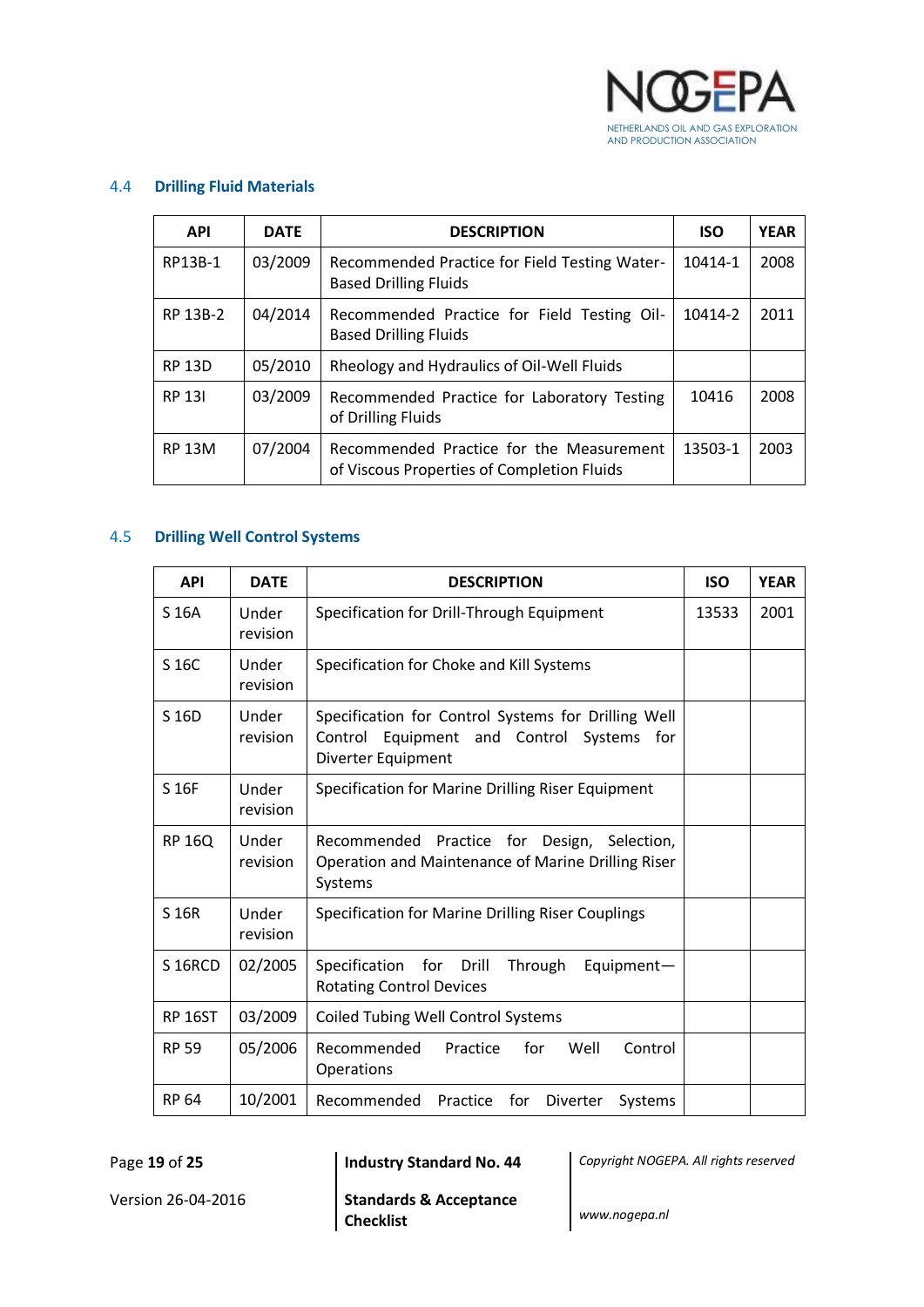

| - -- -<br>$   -$<br>$-1$          |  |
|-----------------------------------|--|
| <b>SALIGNAME OF STREET ASSESS</b> |  |

#### <span id="page-19-0"></span>4.6 **HSE: E&P Safety Standards**

| <b>API</b>    | <b>DATE</b> | <b>DESCRIPTION</b>                                                                                                                                                             | <b>ISO</b> | <b>YEAR</b> |
|---------------|-------------|--------------------------------------------------------------------------------------------------------------------------------------------------------------------------------|------------|-------------|
| RP HF1        | 10/2009     | Hydraulic<br>Fracturing<br>Operations-Well<br><b>Construction and Integrity Guidelines</b>                                                                                     |            |             |
| RP HF2        | 06/2010     | Water Management Associated with Hydraulic<br>Fracturing                                                                                                                       |            |             |
| RP HF3        | 01/2011     | Practices for Mitigating Surface Impacts Associated<br>with Hydraulic Fracturing                                                                                               |            |             |
| <b>RP 49</b>  | 05/2001     | Recommended Practice for Drilling and Well Service<br>Operations Involving Hydrogen Sulfide                                                                                    |            |             |
| <b>RP 51R</b> | 07/2009     | Environmental Protection for Onshore Oil and Gas<br><b>Production Operations and Leases</b>                                                                                    |            |             |
| <b>RP 54</b>  | 08/1999     | Recommended Practice for Occupational Safety for<br>Oil and Gas Well Drilling and Servicing Operations                                                                         |            |             |
| <b>RP 55</b>  | 02/1995     | Recommended Practice for Oil and Gas Producing<br>and Gas Processing Plant Operations Involving<br>Hydrogen Sulfide                                                            | 15156      | 2001        |
| <b>RP 67</b>  | 05/2007     | Recommended Practice for Oilfield<br><b>Explosives</b><br>Safety                                                                                                               |            |             |
| <b>RP 75</b>  | 05/2004     | Recommended Practice for Development of a<br>Safety and Environmental Management Program<br>for Offshore Operations and Facilities                                             |            |             |
| Bull 75L      | 11/2007     | Guidance Document for the Development of a<br>Safety and Environmental Management System for<br>Onshore Oil and Natural Gas Production Operations<br>and Associated Activities |            |             |
| <b>RP 76</b>  | 11/2007     | Contractor Safety Management for Oil and Gas<br><b>Drilling and Production Operations</b>                                                                                      |            |             |

Version 26-04-2016 **Standards & Acceptance Checklist** *www.nogepa.nl*

Page **20** of **25 Industry Standard No. 44** *Copyright NOGEPA. All rights reserved*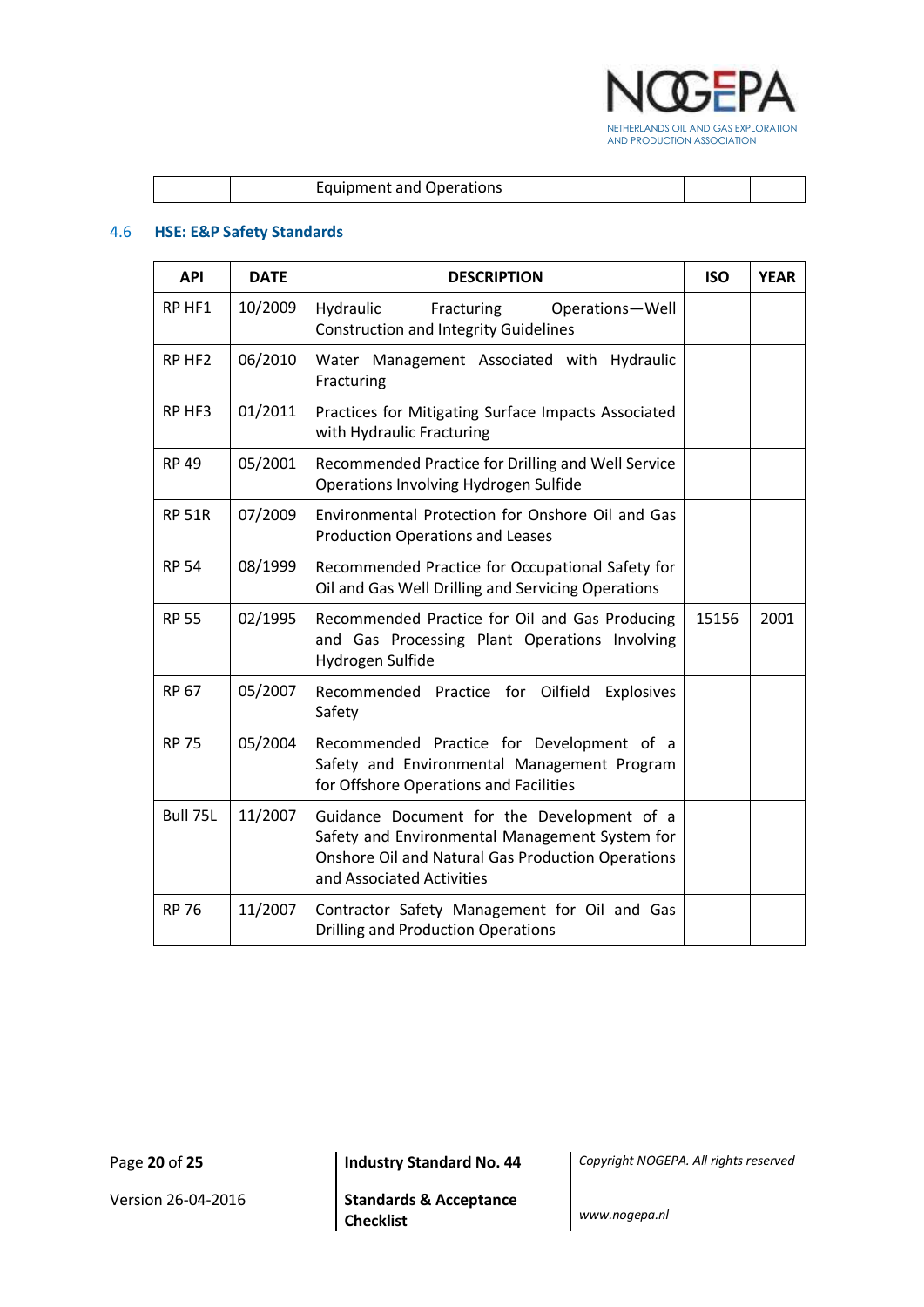

#### <span id="page-20-0"></span>4.7 **Training**

| <b>API</b>    | <b>DATE</b> | <b>DESCRIPTION</b>                                                                                                                                                     | <b>ISO</b> | <b>YEAR</b> |
|---------------|-------------|------------------------------------------------------------------------------------------------------------------------------------------------------------------------|------------|-------------|
| $RPT-1$       | 10/1995     | Orientation Programs for Personnel Going Offshore<br>for the First Time                                                                                                |            |             |
| $RPT-2$       | 12/2001     | Recommended Practice for Qualification Programs<br>for Offshore Production Personnel Who Work with<br><b>Safety Devices</b>                                            |            |             |
| RP T-4        | 10/1995     | Training of Offshore Personnel in Non-operating<br>Emergencies                                                                                                         |            |             |
| $RPT-6$       | 10/2002     | Recommended Practice for<br>Training<br>and<br>Qualification of Personnel in Well Control<br>Equipment and Techniques for Wireline Operations<br>on Offshore Locations |            |             |
| <b>RP T-7</b> | 10/1995     | Training of Personnel in Rescue of Persons in Water                                                                                                                    |            |             |

#### <span id="page-20-1"></span>4.8 **Security**

| <b>API</b>    | <b>DATE</b> | <b>DESCRIPTION</b>                                                                                                                         | <b>ISO</b> | <b>YEAR</b> |
|---------------|-------------|--------------------------------------------------------------------------------------------------------------------------------------------|------------|-------------|
| <b>RP 70</b>  | 03/2003     | Security for Offshore oil and Natural Gas Operations                                                                                       |            |             |
| <b>RP 701</b> | 04/2004     | Security for Worldwide Offshore Oil and Natural Gas<br>Operations Intended to assist the offshore oil and<br>natural gas drilling and prod |            |             |

Page **21** of **25 Industry Standard No. 44** *Copyright NOGEPA. All rights reserved*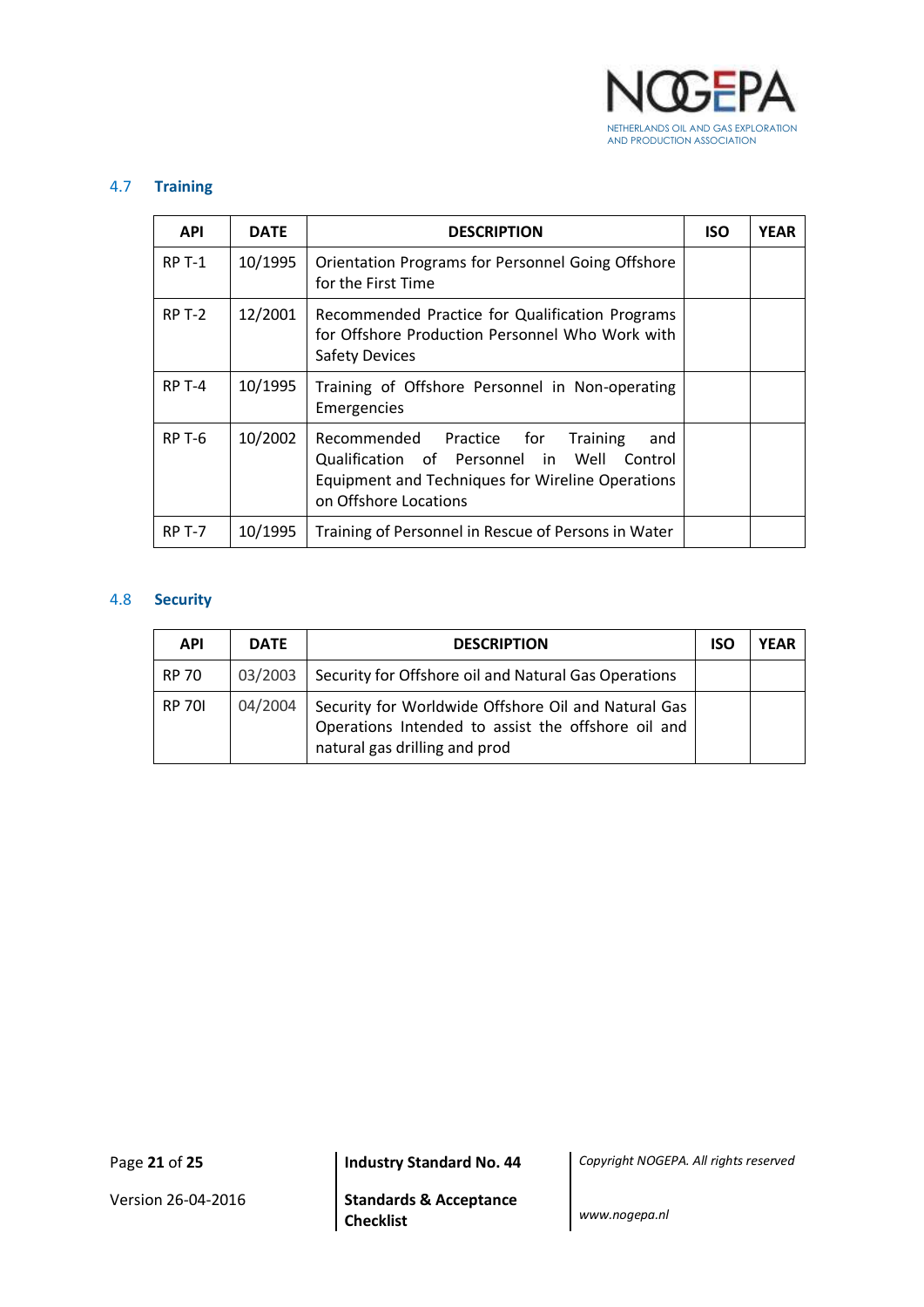

### <span id="page-21-0"></span>**5. Well Intervention Equipment**

Chapter 5 lists the Standards, Specifications, Recommended Practices and other documents that support the well intervention process.

#### **5.1 Completion Equipment**

| <b>API</b>    | <b>DATE</b> | <b>DESCRIPTION</b>                                                                                                      | <b>ISO</b> | <b>YEAR</b> |
|---------------|-------------|-------------------------------------------------------------------------------------------------------------------------|------------|-------------|
| S 11D1        | 07/2009     | Specification for Packers and Bridge Plugs                                                                              | 14310      | 2008        |
| <b>RP 19C</b> |             | Measurement of Properties of Proppants Used in<br>Gravel-Packing<br>Fracturing<br>and<br><b>Hydraulic</b><br>Operations | 13503-2    | 2006        |
| <b>RP 19D</b> |             | οf<br>Conductivity<br>Long-Term<br>Measuring<br>the<br>Proppants                                                        | 13503-5    | 2006        |
| S 19V         | 05/2013     | Specification for Subsurface Barrier Valves and<br><b>Related Equipment</b>                                             | 28781      | 2010        |

#### <span id="page-21-1"></span>5.2 **Well Intervention Equipment**

| <b>API</b>                                                                                                       | <b>DATE</b>       | <b>DESCRIPTION</b>                                                                                           | <b>ISO</b> | <b>YEAR</b> |
|------------------------------------------------------------------------------------------------------------------|-------------------|--------------------------------------------------------------------------------------------------------------|------------|-------------|
| <b>RP 68</b>                                                                                                     | 01/1998           | Recommended Practice for Oil and Gas Well<br>Servicing and Workover Operations Involving<br>Hydrogen Sulfide |            |             |
| S 16A                                                                                                            | Under<br>revision | Specification for Drill-Through Equipment                                                                    | 13533      | 2001        |
| <b>RP 16ST</b>                                                                                                   | 03/2009           | Coiled Tubing Well Control Equipment Systems                                                                 |            |             |
| API RP 5C7 (Coiled Tubing Operations in Oil and Gas Well Services) has been<br>cancelled by the API organization |                   |                                                                                                              |            |             |
| <b>RP 17G</b>                                                                                                    | 07/2006           | Recommended<br>for<br>Practice<br>Completion/Workover Riser                                                  | 13628-7    | 2005        |
| <b>RP 59</b>                                                                                                     | 05/2006           | Well<br>Recommended<br>Practice for<br>Control<br><b>Operations</b>                                          |            |             |
| S <sub>7K</sub>                                                                                                  | 06/2010           | Specification for Drilling and Well Servicing<br>Equipment                                                   |            |             |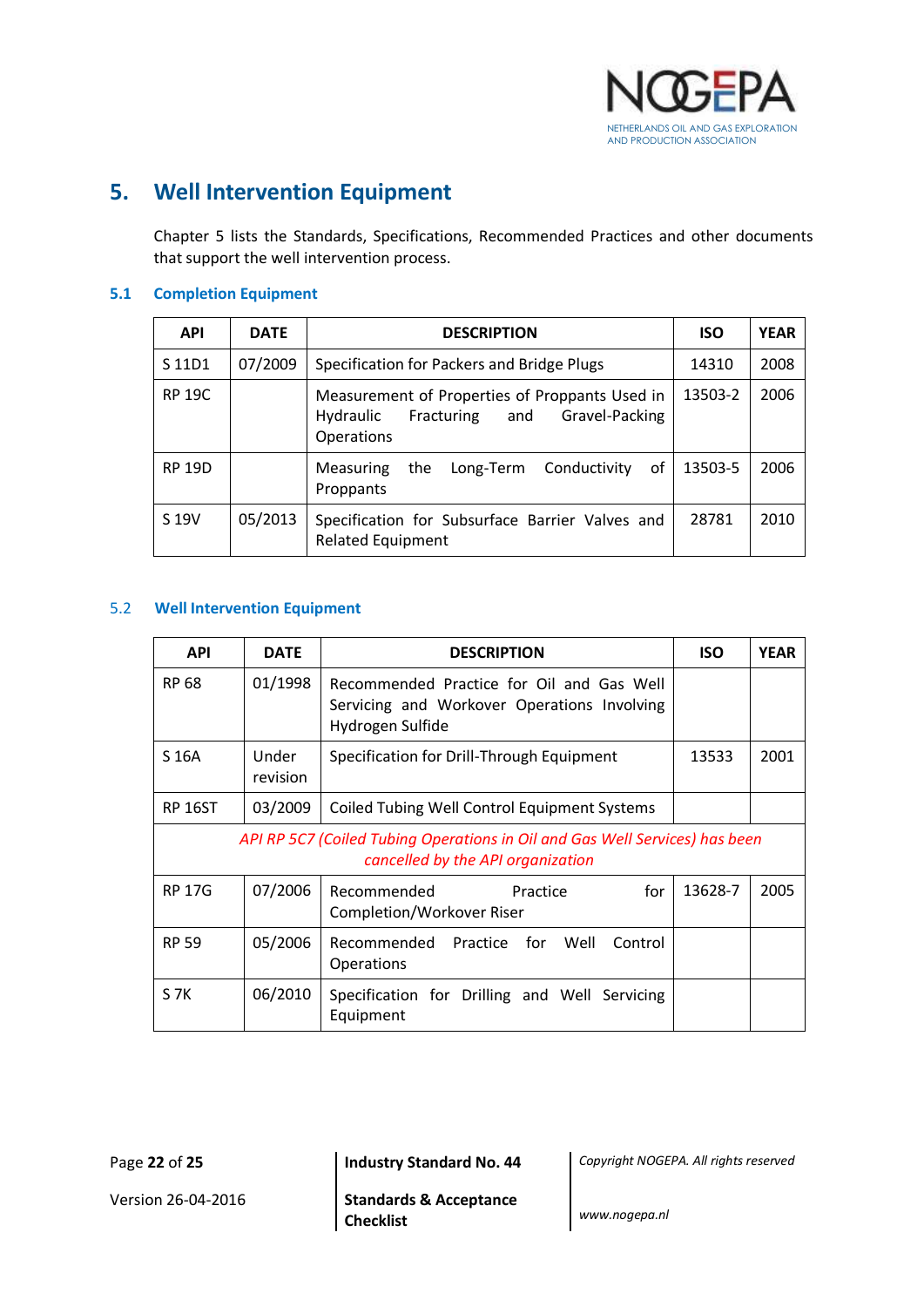

#### <span id="page-22-0"></span>5.3 **HSE: Well Services**

| <b>API</b>         | <b>DATE</b> | <b>DESCRIPTION</b>                                                                                                                           | <b>ISO</b> | <b>YEAR</b> |
|--------------------|-------------|----------------------------------------------------------------------------------------------------------------------------------------------|------------|-------------|
| $S$ Q <sub>1</sub> | 06/2013     | Specification for Quality Management System<br>Requirements for Manufacturing Organizations<br>for the Petroleum and Natural Gas Industry    |            |             |
| $S$ Q <sub>2</sub> | 12/2011     | Specification for Quality Management System<br>Requirements for Service Supply Organizations<br>for the Petroleum and Natural Gas Industries |            |             |
| Publ<br>4702       | 03/2001     | Technologies to Reduce Oil and Grease Content of<br>Well Treatment, Well Completion, and Workover<br>Fluids for Overboard Disposal           |            |             |

#### <span id="page-22-1"></span>5.4 **HSE: Naturally Occurring Radioactive Materials & Waste**

| <b>API</b>       | <b>DATE</b> | <b>DESCRIPTION</b>                                                                                                                                           | <b>ISO</b> | <b>YEAR</b> |
|------------------|-------------|--------------------------------------------------------------------------------------------------------------------------------------------------------------|------------|-------------|
| Publ<br>7102     | 10/1997     | Methods for Measuring Naturally<br>Occurring<br>Radioactive Materials (NORM) in Petroleum<br><b>Production Equipment</b>                                     |            |             |
| Publ<br>7103     | 10/1997     | Management and Disposal Alternatives for<br>Naturally Occurring Radioactive Material (NORM)<br>Wastes in Oil Production and Gas Plant<br>Equipment           |            |             |
| Publ<br>7105     | 10/1997     | Probabilistic Estimates of Dose and Indoor Radon<br>Concentrations Attributable to Remediated<br>Oilfield Naturally Occurring Radioactive Material<br>(NORM) |            |             |
| RP <sub>E5</sub> | 02/1997     | Environmental Guidance Document : Waste<br>Management in E&P Operations                                                                                      |            |             |

#### <span id="page-22-2"></span>5.5 **Security**

| <b>API</b>    | <b>DATE</b> | <b>DESCRIPTION</b>                                                                                    | <b>ISO</b> | <b>YEAR</b> |
|---------------|-------------|-------------------------------------------------------------------------------------------------------|------------|-------------|
| <b>RP 70</b>  | 03/2003     | Security for Offshore oil and Natural Gas<br><b>Operations</b>                                        |            |             |
| <b>RP 701</b> | 04/2004     | Security for Worldwide Offshore Oil and Natural<br>Gas Operations Intended to assist the offshore oil |            |             |

Page **23** of **25 Industry Standard No. 44** *Copyright NOGEPA. All rights reserved*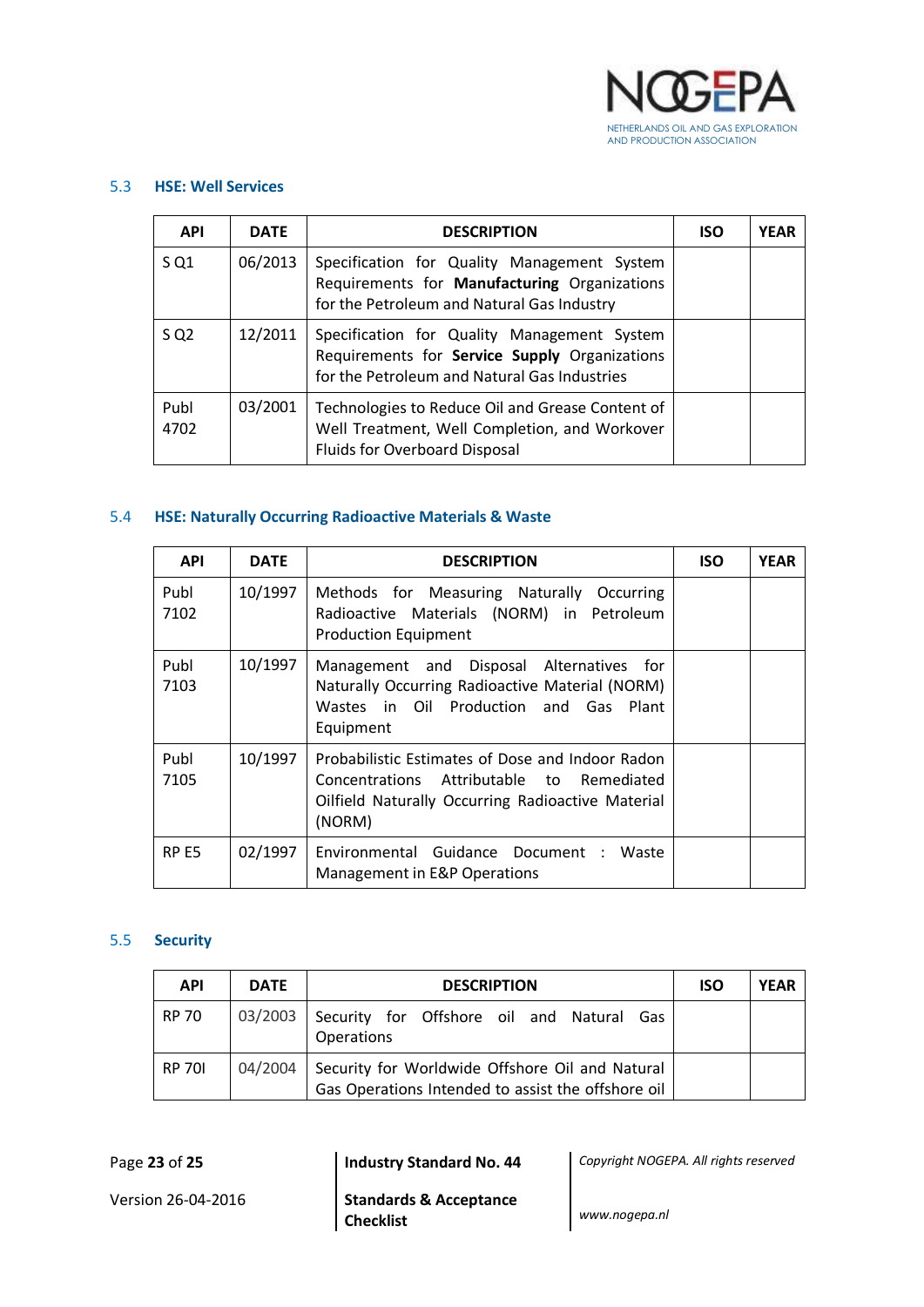

and natural gas drilling and prod

## <span id="page-23-0"></span>**Annex I Well Life Cycle Integrity Guidelines**



Version 26-04-2016 **Standards & Acceptance Checklist** *www.nogepa.nl*

Page **24** of **25 Industry Standard No. 44** *Copyright NOGEPA. All rights reserved*